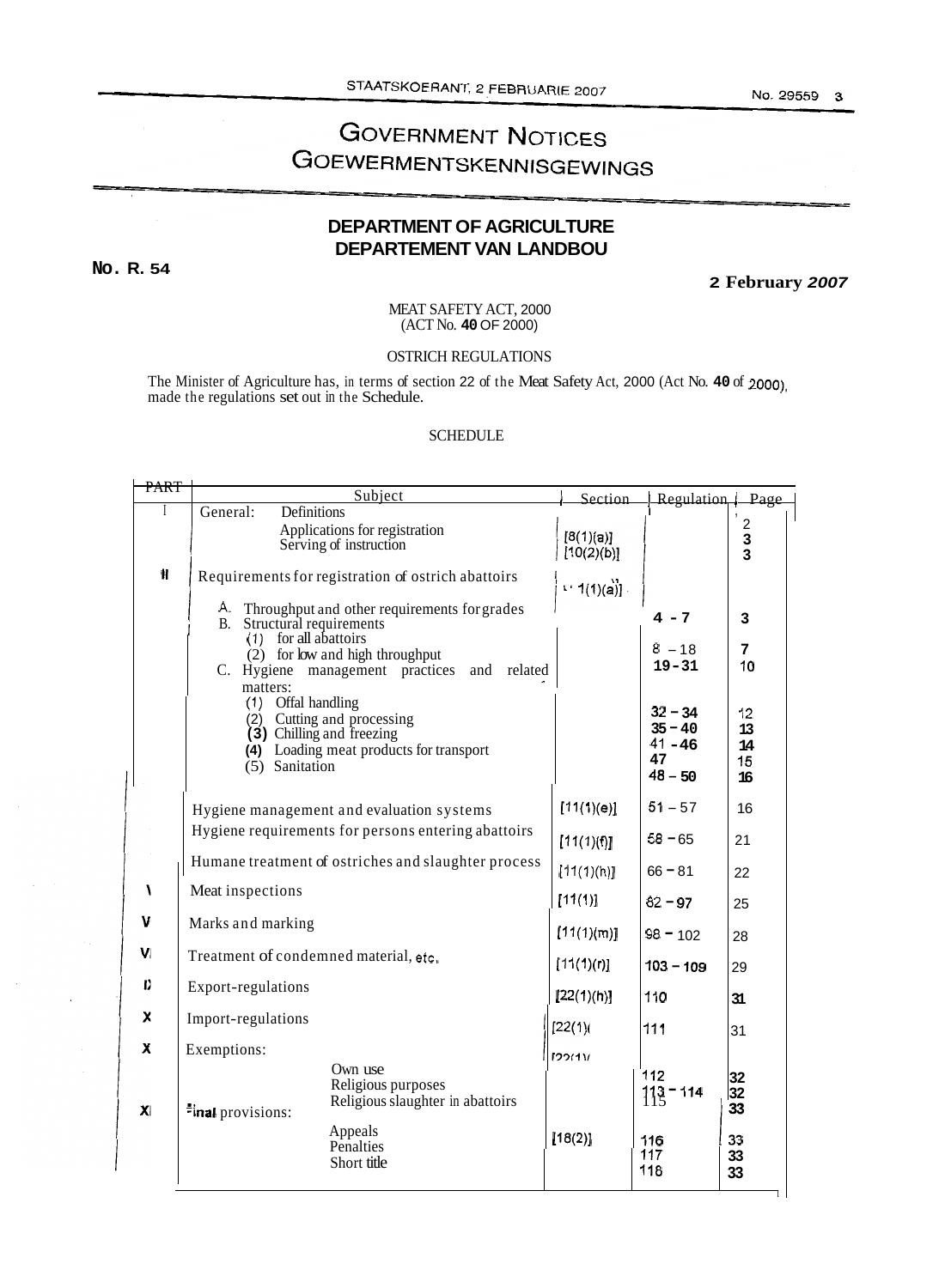#### **PART I**

#### **GENERAL**

#### *Definitions*

1. have that meaning and  $-$ In these regulations any word or expression to which a meaning has been assigned in the Act shall

- $(a)$ **"Act** means the Meat Safety Act, 2000 (Act **No.** 40 of 2000);
- **"bird"** as used in these regulations means an ostrich;  $(b)$
- $(c)$ **"approved meat** means meat passed by a registered inspector;
- **"carcass"-** means the dressed carcass derived from an ostrich after the feathers and skin,  $(d)$ the entrails, the pluck, the shanks and head have been removed;
- $(e)$ **"clean areas"** include the dressing room, areas where dressed carcasses and red offal are handled, chilled and dispatched, as well as the ablution and eating facilities of personnel working in these areas and where provided, washing facilities for meat transport vehicles, ' laundry, offices and laboratory;
- **"condemned material"** means an ostrich or parts of an ostrich inspected and judged, or  $(f)$ otherwise determined, to be unacceptable for human and animal consumption and requiring sterilising or destruction;
- **"condemned area or room"** means an area or room dedicated to keeping condemned  $(g)$ material;
- "cutting" means deboning and portioning of carcasses;  $(h)$
- **"detained meat"** means a carcass and organs or parts thereof suspected by the inspector,  $(i)$ during primary inspection, to be unsuitable for human consumption and held for secondary inspection;
- $(i)$ **"dirty areas"** include lairages, washing facilities for livestock transport trucks, stunning area, bleeding area, defeathering room, areas where inedible material, condemned material and rough offal are handled as well as the ablution and eating facilities of personnel working in these areas;
- $(k)$ **"dressing"** means the progressive separation, in the dressing room or area, of an ostrich into a carcass and other edible parts and inedible material;
- **"dressing room"** means a room or area, separate from the bleeding and defeathering  $(1)$ rooms or areas, where a carcass is dressed by removing the feet, head and skin and evisceration is done;
- **"eviscerate"** means the removal of the contents of the thoracic and abdominal cavities;  $(m)$
- **"forbidden substance"** means a harmful substance as contemplated in regulations under  $(n)$ the Foodstuffs, Cosmetics and Disinfectants Act, 1972 (Act **No.** 54 of 1972);
- $(0)$ **"in contact material"** means any wrapping material that makes direct contact with meat;
- "inedible material" means parts of a bird unsuitable for human consumption but not  $(p)$ requiring destruction;
- **"meat inspection service"** means the performance of antemortem, primary and secondary  $(q)$ meat inspections by a registered inspector who may be employed by an assignee and may include hygiene management and regulatory control as agreed on with the provincial executive officer for each abattoir and includes reporting of non-conformances to the provincial executive officer;
- **"passed"** means when used in conjunction with the inspection of meat, that such meat has  $(r)$ been approved for human and animal consumption and are stamped with a stamp bearing the word "PASSED";
- **"primary meat inspection"** means the inspection, by a registered inspector, of a carcass  $(s)$ and organs directly after flaying and evisceration in terms of Part VI **B:**
- **"processing"** means altering of the meat, other than cutting and portioning, dicing and  $(t)$ mincing to enhance the meat;
- **"protocol"** means a particular procedure or specific measures intended to minimise risk in a  $(v)$ particular situation, that have been agreed to by the parties concerned and approved under these regulations by the provincial executive officer;
- $(v)$ **"red offal"** means the heart and liver of a slaughtered ostrich;
- "registeredinspector" means a person contemplated in section 11(1)(c) of the Act who is  $(w)$ registered by the provincial executive officer under regulation 97 to do a meat inspection service in a particular abattoir;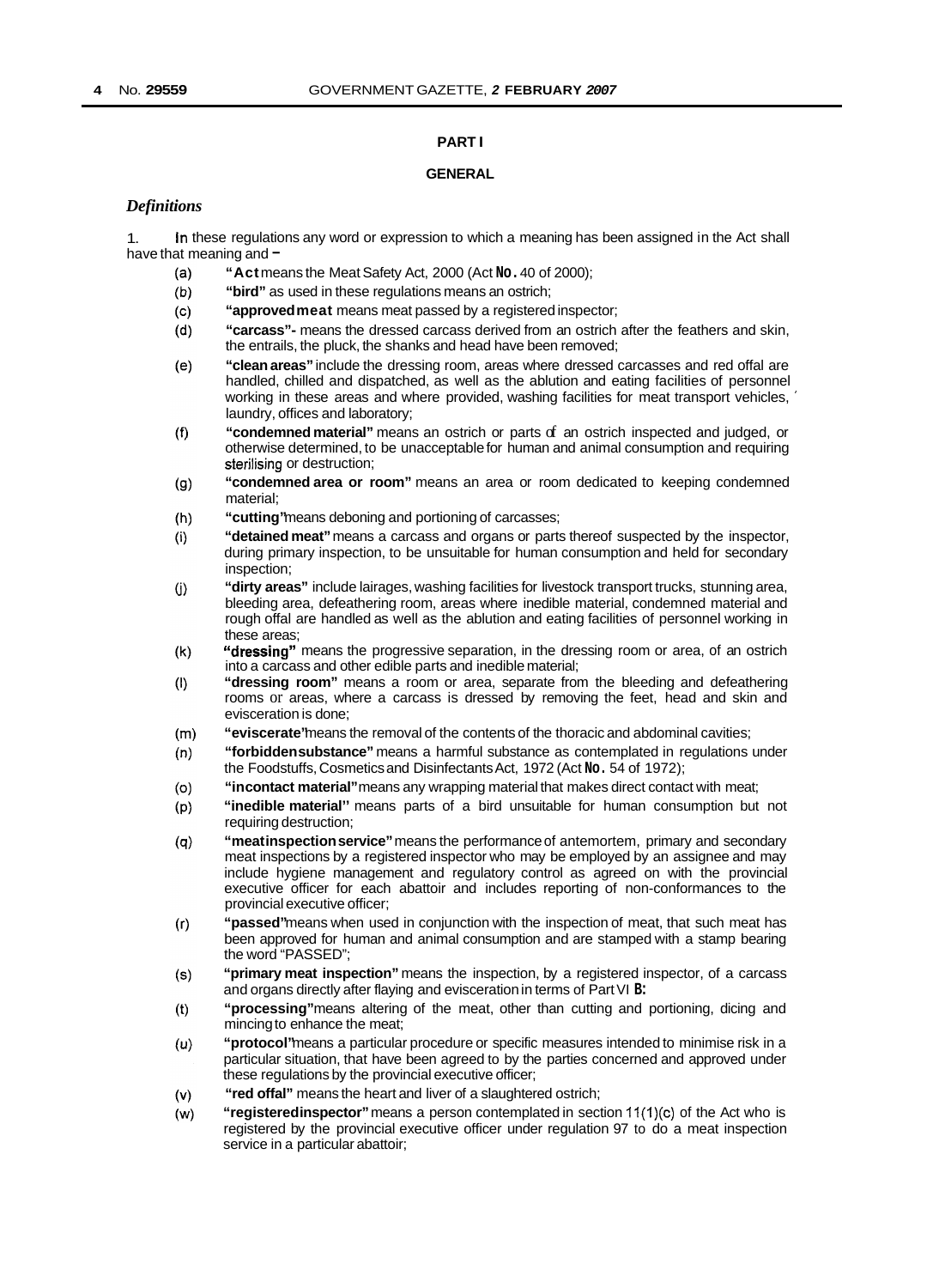- **(x) "requirement for food premises under the Health Act"** means general hygiene requirements for food premises and the transport of food, published in Government Notice No. 91 8 of 30 July 1999 under the Health Act, 1977 (Act No. 63 *of* 1977);
- **"rough offal,"** means the gizzard, intestines, skin-on head of the slaughtered bird; (y)
- **"secondary meat inspection"** means the inspection, by a registered veterinarian, of a carcass and organs detained during primary meat inspection in terms of Part VI C; and (z)
- **"unit"** in relation to a quantity standard for determining throughput, means two ostriches. (aa)

#### Application *for* registration certificate [Section 8(1)(a)]

- 2.  $(1)$ Before an abattoir is erected the design drawings of such proposed construction must be submitted to the provincial executive officer for evaluation and approval.
	- (2) The manner in which an application for registration of a slaughter facility must be submitted. as contemplated in section  $8(1)(a)$  of the Act, is that the owner of the facility must submit to the provincial executive officer in whose area the facility is situated -
		- (a) a properly completed application form obtainable from the provincial executive officer; and
		- **(b)** a complete set of design drawings of the facility, if it is not a new structure as contemplated in regulation **2(1).**

#### **The manner of serving** *instruction* [Section10(2)(b)]

3. section  $10(2)(b)$  of the Act is  $-$ The manner in which an instruction must be served on the owner of an abattoir as contemplated in

- (a) to hand it to the owner personally;
- (b) to post it by registered post to the postal address of the owner; or
- (c) to fax, e-mail, or by other electronic means, to the owner provided that the original document is delivered to the owner within 7 days of sending the notification.

#### **PART II**

#### **REQUIREMENTS FOR THE REGISTRATION OF OSTRICH ABATTOIRS**   $[Section 11(1)(a)]$

#### **A, Throughput and other requirements for grades**

#### **Requirements** *for rural* **ostrich abattoirs**

**4.** Considering the requirements set out in Part II B(1), for an abattoir to be graded as a rural ostrich Abattoir –

- $(a)$ the throughput may not exceed two units (four ostriches) per day;
- $(b)$ the premises must be fenced and provided with a gate to control access of people and animals;
- $(c)$ an offloading facility for the humane offloading of livestock must be provided;
- $(d)$ pens must be provided *to* accommodate livestock at the discretion of the provincial executive officer in each case;
- $(e)$ a crush which can also serve as a stunning pen situated adjacent to the bleeding area, must be provided;
- $(f)$ it must consist of  $-$ 
	- (i) a room where stunning, bleeding in a hanging position and feather removal is done;
	- (ii) a room with a dressing and evisceration rail where flaying and evisceration is done;
	- (iii) rooms in (i) and (ii) must be equipped with and connected by a carcass rail; but
	- (iv) the room in (ii) may be omitted, on condition that only one bird may be killed and dressed in the room in (i) and the carcass removed from the abattoir before **a**  subsequent bird is killed;
- $(g)$ if windows are not glazed, fly screens must be provided;
- curbed and drained areas must be provided adjacent to the abattoir  $=$  $(h)$ 
	- (i) for handling, washing and keeping rough offal; and
	- (ii) to hold containers with inedible products prior to removal;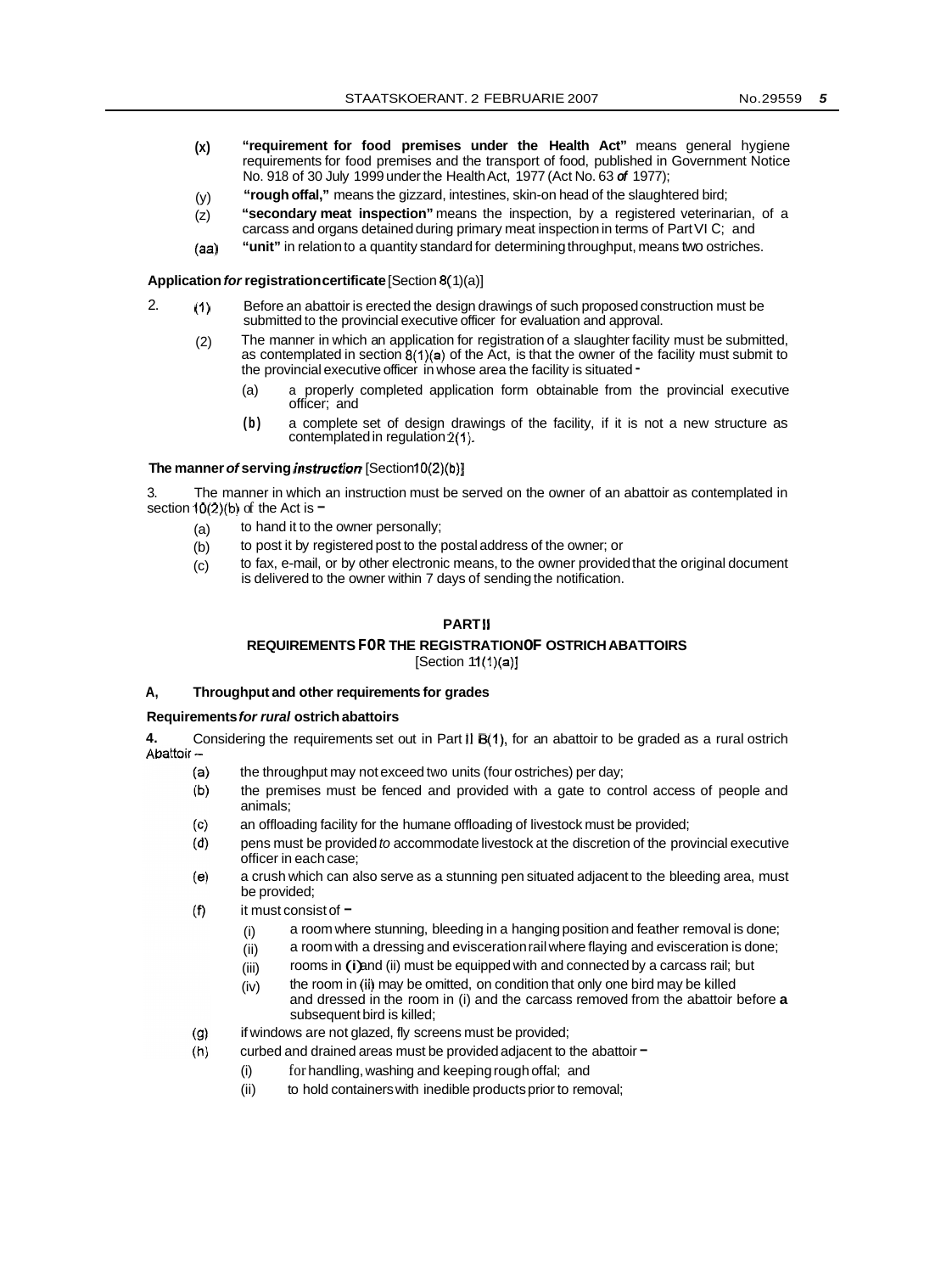#### (i) doors must be provided  $\blacksquare$

- (i) where birds enter the abattoir;
- (ii) where carcasses and red offal are dispatched;
- (iii) between the dressing room and adjacent area mentioned in paragraph 4(h); and
- (iv) between the dressing room and the room where stunning, bleeding, feather removal is done, provided that if the air movement prevents feather particles and dust from entering the dressing room, such door may be omitted;
- (j) hand washing facilities must be provided in the abattoir;
- (k) a sterilizer adjacent to a hand washbasin must be provided;
- (I) toilet and hand wash facilities must be provided;
- (m) facilities to store items needed in the daily slaughter process must be provided;
- (n) the design of the abattoir must allow for future upgrading of the facility;
- *(0)*  chilling facilities to accommodate at least the daily throughput must be provided and the proximity of these facilities must be such as not to compromise hygiene standards and be acceptable to the provincial executive officer.

#### *Requirements for low throughput ostrich abattoirs*

*5.*  throughput ostrich abattoir  $\overline{\phantom{a}}$ Considering the requirements set out in part II **B** (1) and (2), for an abattoir to be graded as a low

- a maximum throughput of 20 units (40 ostriches) per day may not be exceeded, but the  $(a)$ provincial executive officer may determine a lower maximum throughput for an abattoir on grounds of the capacity of the lairages, hourly throughput potential relative to available equipment and facilities including hanging space and chiller capacity;
- $(b)$ the premises must be fenced and provided with a gate to control access of people' and animals;
- facilities to off-load birds humanely and from different vehicle levels must be provided;  $(c)$
- $(d)$ a facility where livestock transport vehicles must be sanitized after off loading must be provided;
- $(e)$ lairages and pens must be available to accommodate at least the throughput of one day;
- $(f)$ a crush connecting the lairages to the restraining area must be provided;
- a separate entrance must be provided to receive birds presented for emergency slaughter;  $(g)$
- separate areas must be provided where stunning, bleeding, defeathering and dressing can  $(h)$ be done with the understanding that the stunning area is under roof and adjacent to the bleeding area;
- $(i)$ facilities for shackling stunned birds and bleeding in a hanging position must **be** provided;
- a separate room, isolated by a sliding door from the dressing room, must be available for  $(i)$ defeathering carcasses;
- a separate room, equipped with dressing rails, must be provided where dressing and  $(k)$ evisceration can be done;
- a side rail or hooks for carcasses and containers for offal, must be provided for condemned  $\langle \rangle$ or detained carcasses and organs requiring secondary meat inspection;
- a room must be provided where skins, heads, feet, feathers and inedible products are kept,  $(m)$ except where these products can be removed on a continuous basis;
- $(n)$ a room where gizzards and intestines are emptied, washed and kept must be provided;
- $(0)$ the rooms mentioned in paragraphs (m) and (n) must  $=$ 
	- (i) be separate and adjacent to the dressing room and interconnected by means of a hatch, door or walkway; and
	- (ii) have exterior doors for the removal of those materials;
- separate chillers must be provided for the daily throughput  $=$  $(p)$ 
	- (i) of carcasses and red offal, unless the red offal is removed from the abattoir on a continuous basis but within four hours after a bird has been eviscerated, and if separate dispatch facilities have been provided for red offal; and
	- of washed rough offal, unless washed rough offal is removed from the abattoir on a (ii) of washed rough offal, unless washed rough offal is removed from the a<br>continuous basis but within four hours after a bird has been eviscerated;
- $(q)$ a dispatch area equipped to remove legs, sort and mark carcasses and red offal as well as a door for dispatch must be provided;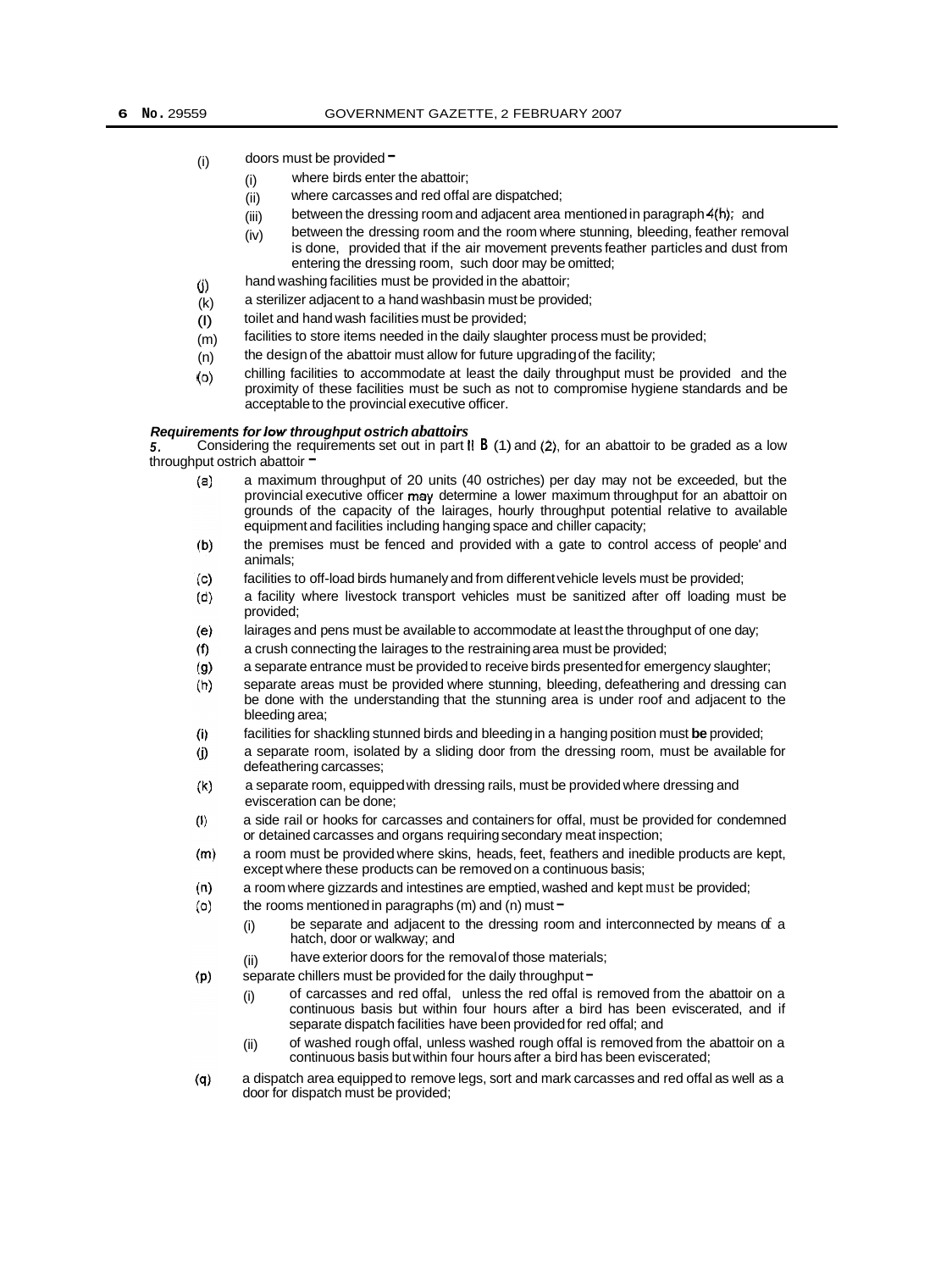- $(r)$  a personnel entrance to the clean areas of the plant must be provided and must be designed as an ante-chamber for cleaning purposes and must be provided with hand wash-basins, soap dispensers, hand drying facilities, a boot wash, facilities to wash aprons, hooks for aprons and a refuse container and at the discretion of the provincial executive officer, personnel entrances to other areas of the plant need not be provided with an ante-chamber but must be provided with conveniently placed boot wash and hand wash facilities at the entrance to such areas;
- change room, shower, toilet as well as hand wash facilities must be provided on the premises for persons working at the abattoir; **(s)**
- dining facilities must be provided with tables and chairs or benches and must be situated so that personnel do not sit or lie on the ground or soil their protective clothing during rest periods; (t)
- a storage facility or room for items needed in the daily slaughter process must be provided; (u)
- if an office is required by the owner, a separate room must be provided; (v)
- rooms or facilities must be provided for  $=$ (w)
	- (i) storage of cleaning equipment and materials;
	- (ii) cleaning and sterilization of movable equipment; and

#### *Requirements for high throughput ostrich abattoirs*

*6.*  throughput ostrich abattoir  $=$ Considering the requirements set out in part II **B** (1) and (2), for an abattoir to be graded as a high

- $(a)$ it must have a maximum throughput which the provincial executive officer may determine on grounds of the capacity of the lairages, hourly throughput potential relative to available equipment and facilities including hanging space, chiller capacity as well as rough offal handling and chilling capacity;
- $(b)$ the abattoir and premises must be designed to separate dirty and clean areas and functions;
- the premises must be fenced to control access of people and animals and provided with  $(c)$ separate gates for clean and dirty functions;
- $(d)$ facilities to off-load ostriches humanely and from different vehicle levels must be provided;
- a facility where livestock transport vehicles must be sanitized after off loading must be  $(e)$ provided;
- $(f)$ lairages and pens must  $-$ 
	- (i) accommodate at least the throughput of one day;
	- (ii) include restraining facilities for the examination of individual birds; and
	- (iii) include isolation pens, for sick birds, that are constructed so that waste and effluent from them cannot contaminate adjacent pens or passageways;
- $(g)$ a crush connecting the lairages to the restraining area must be provided;
- $(h)$ a room must be provided for restraining, stunning, shackling and bleeding birds;
- a separate entrance must be provided to receive birds presented for emergency slaughter;  $(i)$
- $(i)$ a dry landing area must be provided for shackling stunned birds before bleeding;
- $(k)$ a bleeding rail leading to a bleeding area and facilities for bleeding birds in a hanging position as well as a return rail for bleeding chains must be provided;
- $(1)$ a room, isolated by a sliding door from the dressing room, must be available for defeathering carcasses;
- $(m)$ a separate room, equipped with dressing rails, must be provided where dressing and evisceration can be done;
- $(n)$ separate rooms must be provided for  $-$ 
	- (i) handling and holding of skins, feathers and inedible animal products prior to removal; and
	- (ii) handling and holding of heads, feet and wingtips provided that these products, if regarded as inedible, may be held in the same room as above if separate flapped hatches are provided;
- $(o)$ a room where gizzards and intestines are emptied, washed and kept must be provided:
- $(p)$ the rooms referred to in sub-regulations (n) and *(0)* must -
	- (i) be separate and adjacent to the dressing room and interconnected by a closable hatch only; and
	- (ii) have an exterior door for the removal of these products;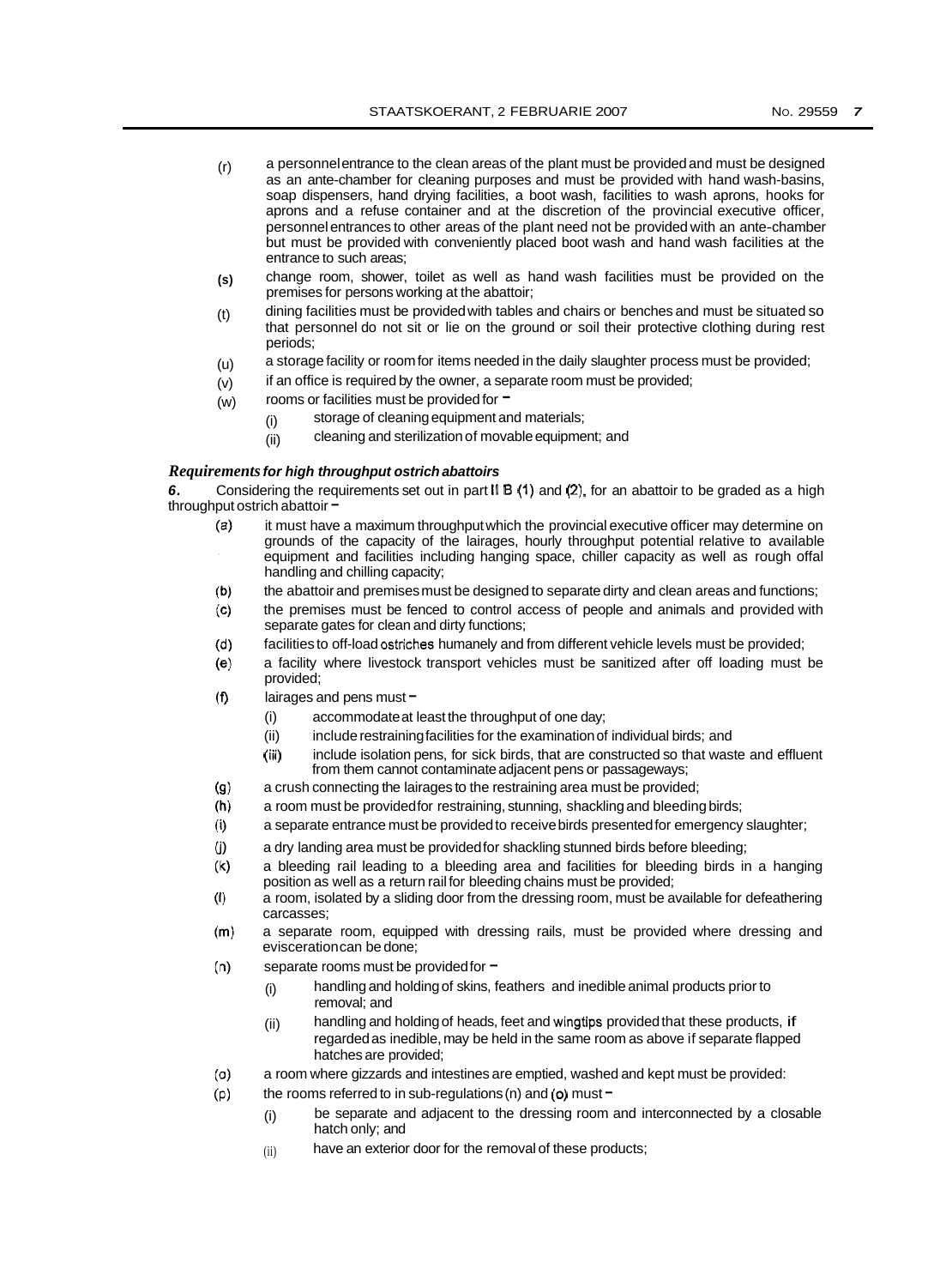- $(q)$ separate chillers must be provided for the daily throughput  $=$ 
	- $(i)$  of carcasses and red offal, with the understanding that the red offal may removed from the abattoir on a continuous basis but within four hours after a bird has been eviscerated, if separate dispatch facilities have been provided for such red offal; and of washed rough offal, unless washed rough offal is removed from the abattoir on a
	- continuous basis but within four hours after a bird has been eviscerated; (ii)
- $(r)$ separate equipped and secure rooms must be provided to
	- handle and keep detained carcasses, portions and organs; (i)
	- keep condemned carcasses and material before removal from the abattoir, but if the daily throughput is less than 100 units or the condemned material *is* removed on a continuous basis during slaughter or a designated chiller is available for condemned material, such a room is not required; and (ii)
	- (iii) provide hand wash, boot wash and apron wash facilities directly connected to the room mentioned in subparagraph (ii) for persons who handle condemned material;
- $(s)$ a dispatch area must be provided, equipped  $-$ 
	- (i) to remove legs, sort and mark carcasses and red offal;
	- (ii) with a door for dispatching which is such that the doors of the vehicles will only be opened after docking; and
	- (iii) to ensure that the air temperature in this area is not more than 12°C when carcasses are handled and dispatched;
- $(t)$ a personnel entrance to the clean areas of the plant must be provided and must be designed as an ante-chamber for cleaning purposes and must be provided with hand wash-basins, soap dispensers, hand drying facilities, a boot wash, facilities to wash aprons, hooks for aprons and a refuse container and at the discretion of the provincial executive officer, personnel entrances to other areas of the plant need not be provided with an ante-chamber but must be provided with conveniently placed boot wash and hand wash facilities at the entrance to such areas;
- a change room, shower, toilet as well as hand wash facilities must be provided on the  $(u)$ premises for persons working at the abattoir and separate facilities must be provided for clean and dirty areas;
- dining facilities must be provided, for clean and dirty areas, with tables and chairs or  $(v)$ benches and must be situated so that personnel do not sit or lie on the ground or soil their protective clothing during rest periods;
- $(w)$ office accommodation and ablution facilities must be available for meat inspection personnel;
- a storeroom must be provided for items needed in the daily slaughter process;  $(x)$
- office facilities must be separate from bleeding and dressing areas;  $(y)$
- $(z)$ suitably equipped rooms and facilities must be provided for sterilization *of* movable equipment;
- $(aa)$ a room or rooms for storage of cleaning equipment and chemicals must be provided;
- $(bb)$ facilities must be provided for wrapping, packing and cartoning (where applicable);
- separate storage facilities must be provided for wrapping material and packing material, if  $(cc)$ both materials are kept;
- $(dd)$ access to a laboratory must be possible; and
- a facility where meat transport vehicles must be sanitized must be provided.  $(ee)$

#### *Requirements for high throughput cuffing plants producing for the export market*

#### *[See* **also regulations 35** - **<sup>401</sup>**

- **7.** Considering the requirements set out in Part II B (1) and (2), to be graded as a export cutting plant
	- $(a)$  it must have a maximum throughput which the provincial executive officer may determine on grounds of the capacity of the holding chillers, hourly throughput potential relating to available equipment and facilities as well as chiller or freezer capacity;
	- the premises must be fenced and provided with a gate to control access of people and animals; **(b)**
	- if meat is intended for sale to the public, separate facilities as required by the provincial executive officer must be provided; (c)
	- separate equipped rooms must be provided for  $=$ (d)
		- (i) receiving of unwrapped carcasses and meat intended for cutting where applicable;
		- (ii) receiving of cartoned meat intended for cutting where applicable;
		- (iii) removal of meat from cartons and wrapping and thawing where applicable;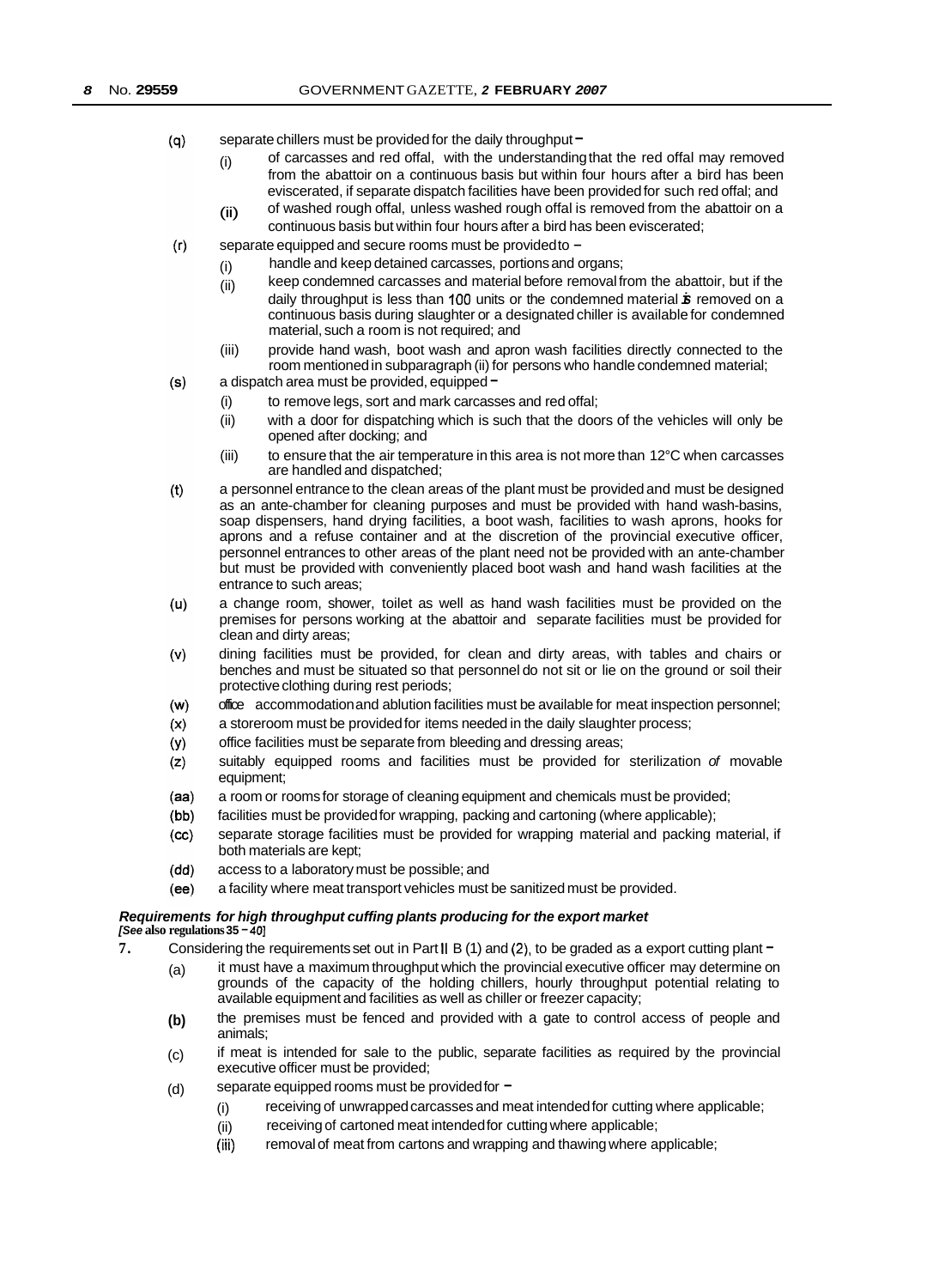- (iv) cutting and wrapping at an air temperature below 12<sup>°</sup>C;
- (v) packing, marking and labelling at an air temperature below 12<sup>°</sup>C;
- (vi) making up of new cartons used for packing meat;
- (vii) dispatching *of* wrapped and packed meat at an air temperature below 12 **OC;**
- (viii) dispatching of unwrapped carcasses and meat, where applicable, at an air temperature below 12 **OC;** and
- (ix) washing and sterilizing *of* equipment;
- separate bulk storage facilities or rooms must be provided for  $=$ 
	- (i) wrapping material; and
	- (ii) packing material;

 $(e)$ 

- separate storage facilities or rooms must be provided for items in daily use, such as - $(f)$ 
	- (i) hand equipment;
	- (ii) wrapping material;
	- (iii) clean protective clothing; and
	- (iv) cleaning materials and chemicals;
- $(g)$ separate chillers or freezers must be available for  $=$ 
	- (i) unwrapped carcasses and meat;
	- (ii) packed meat;
	- (iii) holding frozen meat if required; and
	- (iv) blast freezing meat if required;
- $(h)$ ablution facilities and toilets must be provided and the access routes to the cutting room must be under roof;
- $(i)$ a personnel entrance to the clean areas of the plant must be provided and must be designed as an ante-chamber for cleaning purposes and must be provided with hand wash-basins, soap dispensers, hand drying facilities, a boot wash, facilities to wash aprons, hooks for aprons and a refuse container and at the discretion of the provincial executive officer, personnel entrances to other areas of the plant need not be provided with an ante-chamber but must be provided with conveniently placed boot wash and hand wash facilities at the entrance to such areas;
- $(i)$ sterilizers with water at 82°C must be provided or, as an alternative, a valet system where handheld equipment are collected on a regular basis and sterilized in a central sterilizing facility may be used, with the understanding that strategically placed emergency sterilizers are still required; and
- $(k)$ extraction facilities for vapour control must be provided.

#### **6. Structural requirements for abattoirs, export approved cutting plants and cold storage units**

#### *General*

*8.* Premises must be of such design, construction and finish and must be so equipped, in such condition and so located that they can be used at all times for the purpose for which they were designed, equipped and appointed -<br>(a) without cre

- without creating a health hazard; and
- $(b)$ in such a manner that meat -
	- (i) can be handled hygienically on these premises or with equipment on the premises; and
	- (ii) can be protected by the best available method against contamination or spoilage by poisons, offensive gasses, vapours, odours, smoke, soot deposits, dust, moisture, insects or other vectors or by other physical, chemical or biological contamination or pollution.

#### **Premises**

g

- $(1)$ All areas on the premises must be rendered dust and mud free.
	- $(2)$ Provision must be made for storm water drainage.
	- The abattoir must be equipped with an enclosed drainage system for the disposal of effluent  $(3)$ and sewerage.
	- Vehicle loading and off loading areas for dispatching and receiving of meat must be curbed,  $(4)$ paved, drained and roofed.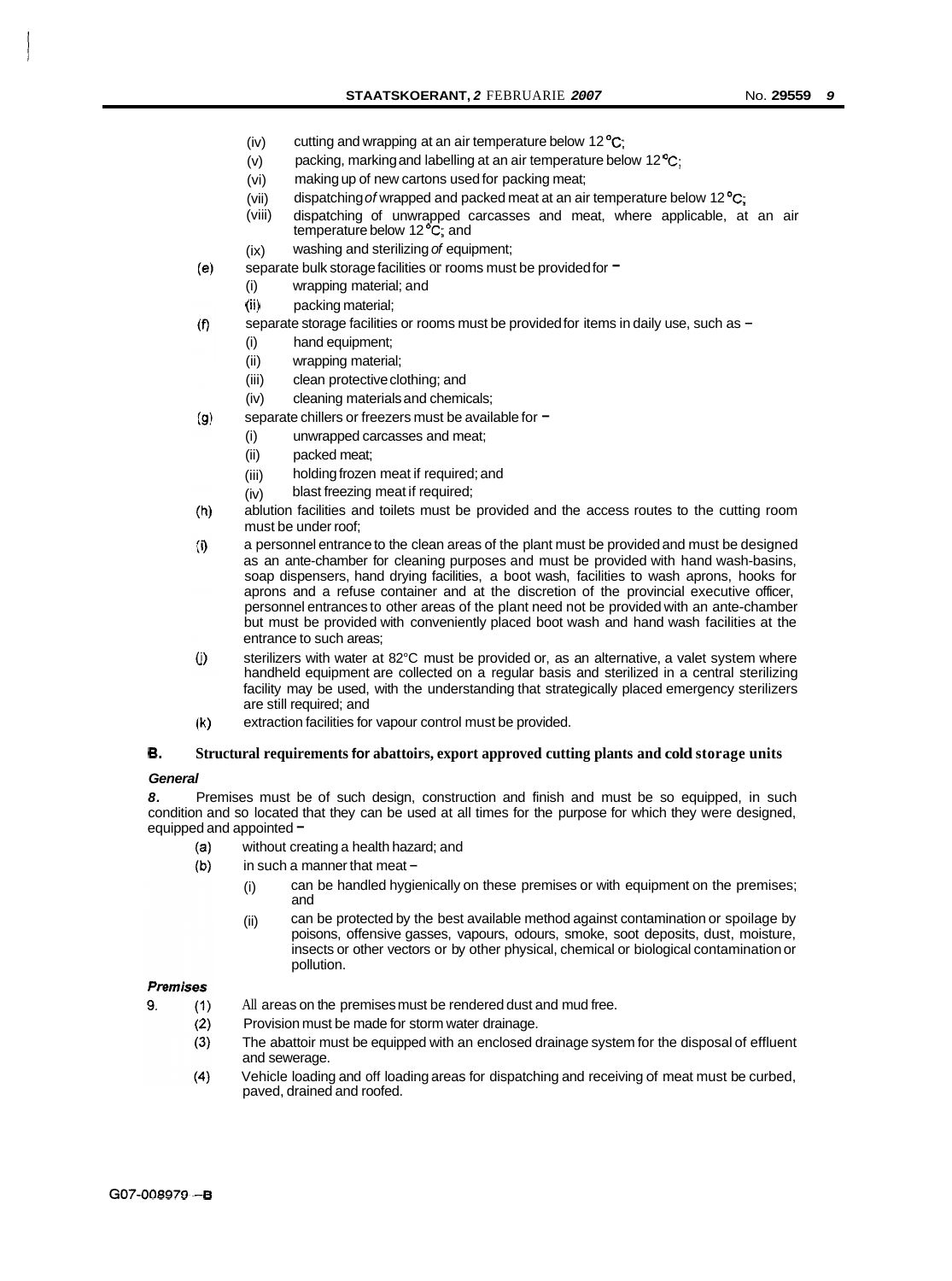#### *Cross flow*

- 10. The premises and buildings must be designed to ensure that  $-$ 
	- (a) clean an8 dirty areas and functions are separated;
	- (b) no cross flow between clean and dirty areas and functions, occurs;
	- (c) inedible or condemned material can easily be removed on a continuous basis from areas where edible material is handled; and
	- (d) detained meat can be kept and examined without contaminating passed meat.

#### *Requirements for interior of building and moms*

In the abattoir where meat and animal products are handled and in toilets, change rooms and dining 11. Ir<br><del>- facilities</del>

- all rooms must be of such sizes as not to compromise hygiene;  $(a)$
- $(b)$ floors and stairways must be  $-$ 
	- (i) smooth, impervious, resistant to wear and corrosion and not slippery; and
	- (ii) free of cracks and open joints;
- $(c)$ floor drainage design and construction -
	- (i) must ensure that floors are sloped at a gradient of not less than **1:60** towards drainage points or channels;
	- (ii) must ensure that channels drain from clean to dirty areas;
	- (iii) must be such that drainage channels are smooth, impervious, washable and provided with grates or covers; and
	- (iv) must provide all drain inlets with solid traps as well as mechanisms to prevent access of vermin and obnoxious odours into the abattoir;
- $(d)$ interior wall surfaces, partitions and pillars must be -
	- (i) smooth, impervious, washable and light coloured;
	- (ii) rounded at floor to wall, as well as wall to wall, junctions with a minimum radius of 50 mm; and
	- (iii) rounded on top in case of walls and partitions which are not ceiling height;
- interior roof structures or ceilings, must be smooth, impervious, light coloured and washable;  $(e)$
- $(f)$ doors and doorframes must be smooth, impervious, vermin proof, light coloured and corrosion resistant;
- $(g)$ personnel entrances must have self-closing doors and be provided with hand wash-basins, boot wash and apron wash facilities and apron hooks;
- $(h)$ hatches, where provided, must have an inclined bottom edge sloping towards the dirtier side, and self closing flaps must be provided when applicable;
- $(i)$ chutes must  $-$ 
	- (i) be smooth, light coloured and corrosion resistant;
	- (ii) open at least 300 mm above the floor;
	- (iii) be sanitizable along its entire length; and
	- (iv) be separate for meat, inedible material and condemned material, respectively;
- $(i)$ windows -
	- (i) must have light coloured, corrosion resistant frames and must be glazed;
	- (ii) must be fitted with fly screens when used for ventilation;
	- (iii) must have window sills that slope at **45';** and
	- (iv) may not be opened if it interconnects clean and dirty areas;
- all working areas must  $(k)$

 $\bullet$ 

- (i) be well ventilated; and
- (ii) have artificial or natural lighting at an intensity of  $at$  least  $-$ 
	- (aa) 540 Lux where meat is inspected; and
	- (bb) 220 Lux in work areas;
- all light fittings must be equipped with covers or splinter protectors;  $(1)$
- all electrical fittings must be waterproof; and  $(m)$
- all wall mounted equipment, structures and fittings must have a clearance of at least 50 mrn  $(n)$ from the wall.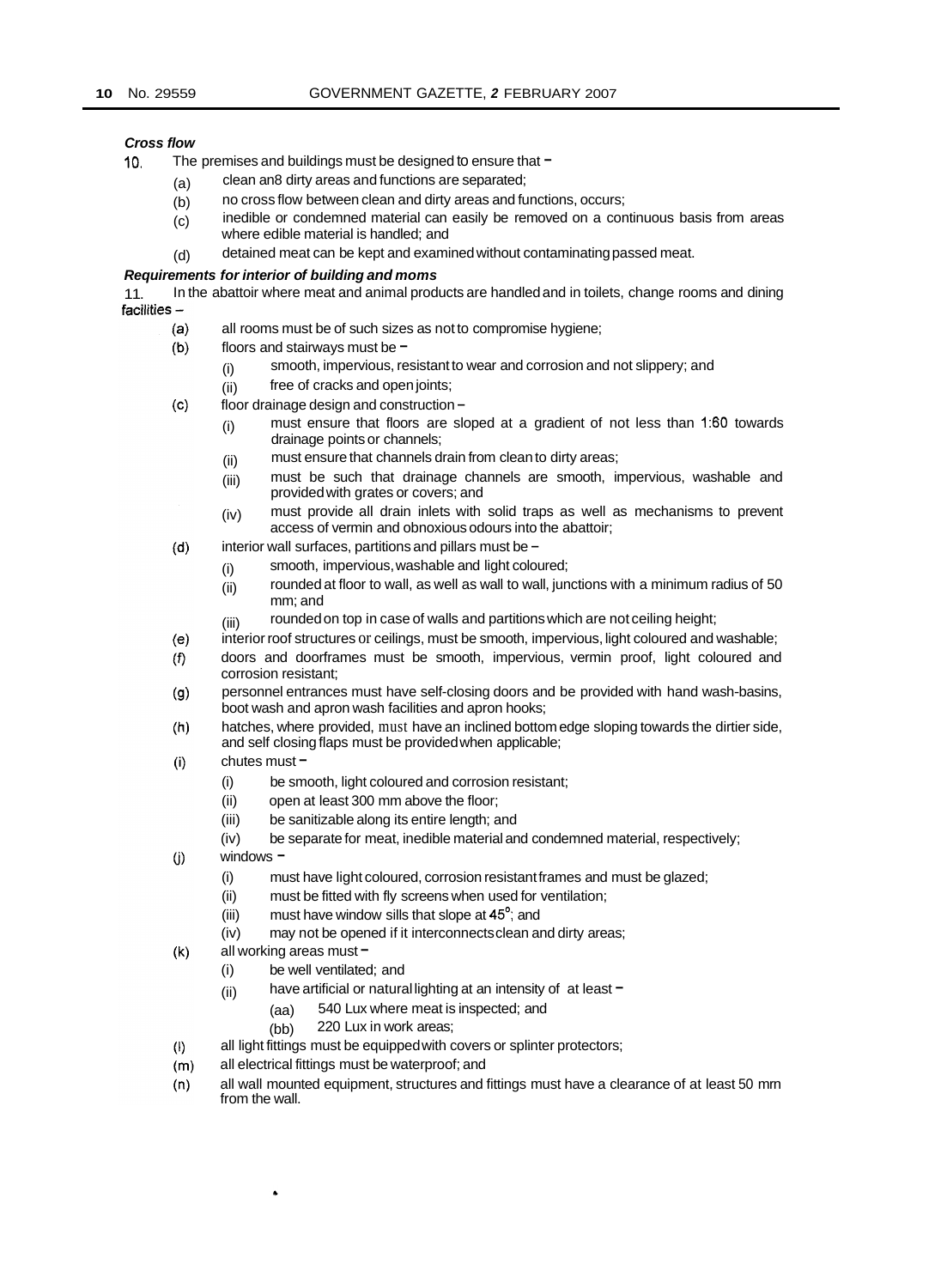#### *Requirements for equipment*

- 12.  $(I)$  Equipment  $-$ 
	- (a) must be corrosion resistant and non-toxic and may not taint or stain meat;
	- (b) must have surfaces which are smooth, impervious and free of holes, cracks and sharp corners, and must be sterilizable; and
	- (c) may not contaminate meat with lubricants.
	- containers used to hold meat must comply with sub regulation (1) and if the sides and bottoms are constructed with openings they must be designed so that meat cannot protrude through the openings or make contact with the floor. (2)

#### *Requirements for toilets and change rooms*

- **13.** (1) Toilets and urinals must be situated in a separate room and may not be an integral part of a change room.
	- (2) All toilets must be provided with toilet paper holders and toilet paper, hand wash-basins, soap dispensers with germicidal liquid soap and hand drying facilities.
	- **(3)**  Change rooms and toilets may not have direct access into an area or room where meat is handled.
	- **(4)**  Workers must be provided with clothing lockers in which to store private clothes separately from protective clothing, ensuring that private clothes and clean protective work clothes do not make contact.
	- **(5)**  Workers must be provided with separate fly proof facilities in which to keep food.

#### *Sterilizers*

- **14.** (1) Sterilizers must be readily accessible and must-
	- $(a)$  be placed on dressing platforms and within three meters of workstations, adjacent to hand wash-basins in rooms and areas where  $-$ 
		- (i) birds are slaughtered;
		- (ii) carcasses, meat and offal are detained;
		- (iii) condemned material is handled; or
		- (iv) meat is otherwise handled;
	- be corrosion resistant and capable of sterilizing hand utensils and equipment, such as cutters and saws, at a minimum water temperature of 82°C during slaughter; and (b)
	- have an inlet, overflow and outlet and must drain through a down pipe directly into a closed drainage system or into an open channel, but such drainage water may not flow over the floor across areas where traffic occurs. (c)
	- (2) Any other method of sterilization must be approved by the provincial executive officer.

#### *Hand wash-basins*

- 15. Hand wash-basins must be readily accessible and be  $=$ 
	- (a) placed on dressing platforms and within three meters of workstations in rooms and areas  $w$ here  $-$ 
		- (i) birds are slaughtered;
		- (ii) carcasses, meat and offal are detained;
		- (iii) condemned material is handled; or
		- (iv) meat is otherwise handled;
	- (b) corrosion resistant;
	- provided with taps that are not hand or elbow operated; (c)
	- supplied with warm running water at not less than 40 $\mathrm{^{\circ}C}$ ; (d)
	- provided with an inlet, overflow and outlet and must drain through a down pipe directly into a closed drainage system or into an open channel, but such drainage water may not flow over the floor across areas where traffic occurs: and (e)
	- fitted with a dispenser for liquid germicidal soap as well as hand drying facilities, unless the drying of hands is not necessary in the area where the basin is situated. **(9**

#### *Apron-on wash-cabinets*

16. Apron-on wash-cabinets, required in low and high throughput abattoirs, must be installed near work stations and be constructed so as to contain splashing from personnel washing their aprons while wearing it and must drain directly into a drainage system.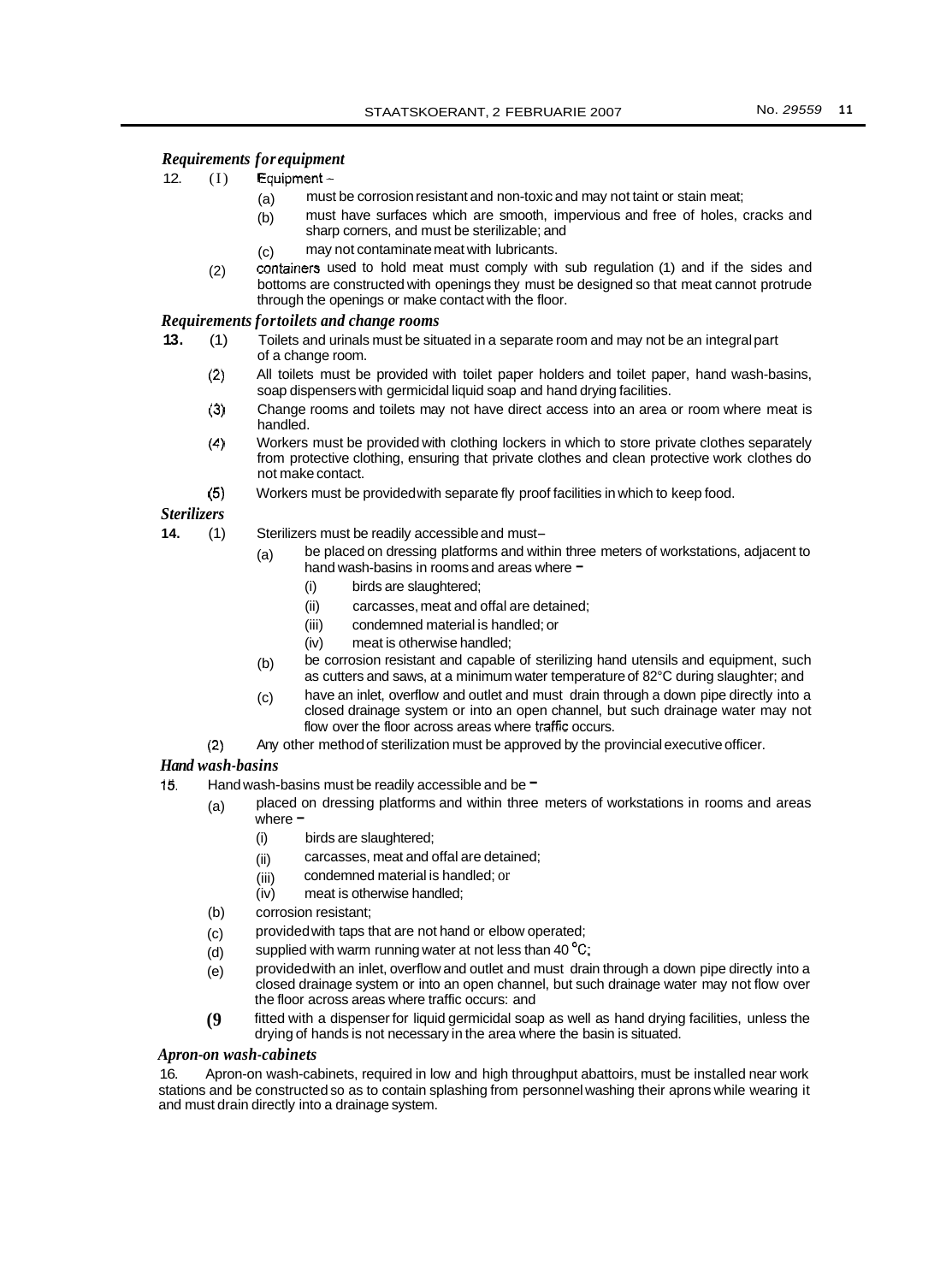#### *Water supply*

- 17. (1) Water must be under pressure, and must conform to at least Class II according to the SANS 241 standard for drinking water.
	- (2) Water points must be provided with  $-$ 
		- (a) cold water:
		- (b) water at not less than 40°C and equipped with hose pipes for sanitizing all areas of the abattoir; and
		- (c) hose reels to store hoses away from the floor unless vertical (drop) hoses are provided.

#### *Containers for inedible, condemned and refuse material*

- 18. (1) Sufficient theft and leak proof containers with tight fitting lids, complying with regulation 12, must be provided to keep and transport condemned material and they must be clearly marked "CONDEMNED".
	- Containers must be provided to collect and hold inedible material until disposal. (2)
	- Facilities to collect and hold blood prior to disposal must be provided. (3)
	- Refuse containers must be provided for the collection of general refuse at various points on the premises. (4)
	- Areas where waste or refuse containers are kept prior to removal must be impervious, curbed and drained and the containers must be enclosed or fitted with tight fitting lids. **(5)**

#### *(2) Additional requirements for low and high throughput ostrich abattoirs*

#### *Offloading ramps* [See also regulation 681

- 19. Offloading ramps, movable or stationary  $=$ 
	- (a) must be so constructed to avoid injury of birds during offloading and provide a stable area to facilitate the free movement of birds;
	- (b) may not have open spaces between the offloading ramp and the vehicle;
	- (c) must be at the same height of the vehicle for which it is used.
	- (d) must have solid side panels;
	- (e) must have permanent non-slippery floor at a slope of not more than  $20^\circ$ ;
	- **(9**  may not have sharp protruding edges or any other features that may cause injury; and
	- $(q)$ must have adequate artificial lighting if birds are offloaded at night.

#### *Lairages and holding pens* [See also regulations 69,701

- 20. Lairages and holding pens  $-$ .  $\frac{1}{2}$  may not be closer the
	- may not be closer than six meters from, and not be situated higher than, the abattoir;
	- $(b)$ must be constructed of cleanable, non-absorbent and durable material;
	- $(c)$ must be so constructed and maintained to avoid injury of birds;
	- $(d)$ must have sides not less than 1.6 m in height;
	- $(e)$ must have permanent floors that are curbed and drained;
	- must be so constructed to render the floors and drain covers non-slippery;  $(f)$
	- $(q)$ must be designed, in layout, to avoid corners smaller than 90<sup>°</sup>;
	- must be fitted with gates which are wide enough to prevent injury to birds passing through;  $(h)$
	- $(i)$ must be roofed;
	- $(i)$ must be fitted with water troughs at least 1000 mm from the ground and located on the outside of the pens to prevent injury;
	- $(k)$ must have a well drained manure slabs for droppings, prior to removal except if it is removed directly in a vehicle;
	- $(1)$ must be provided with wash points, hoses and reels; and
	- used to isolate suspect birds must in addition to above have solid walls and gate and must  $(m)$ not drain across other pens or pose any other contamination risk.

#### *Feeding birds*

- 21. Where birds are fed in a lairage or pen -
	- (a) a food trough which may be removable must be provided;
	- **(b)**  feed must be kept in a storeroom that is vermin proof, specifically provided for this purpose if feed is to be stored on the premises.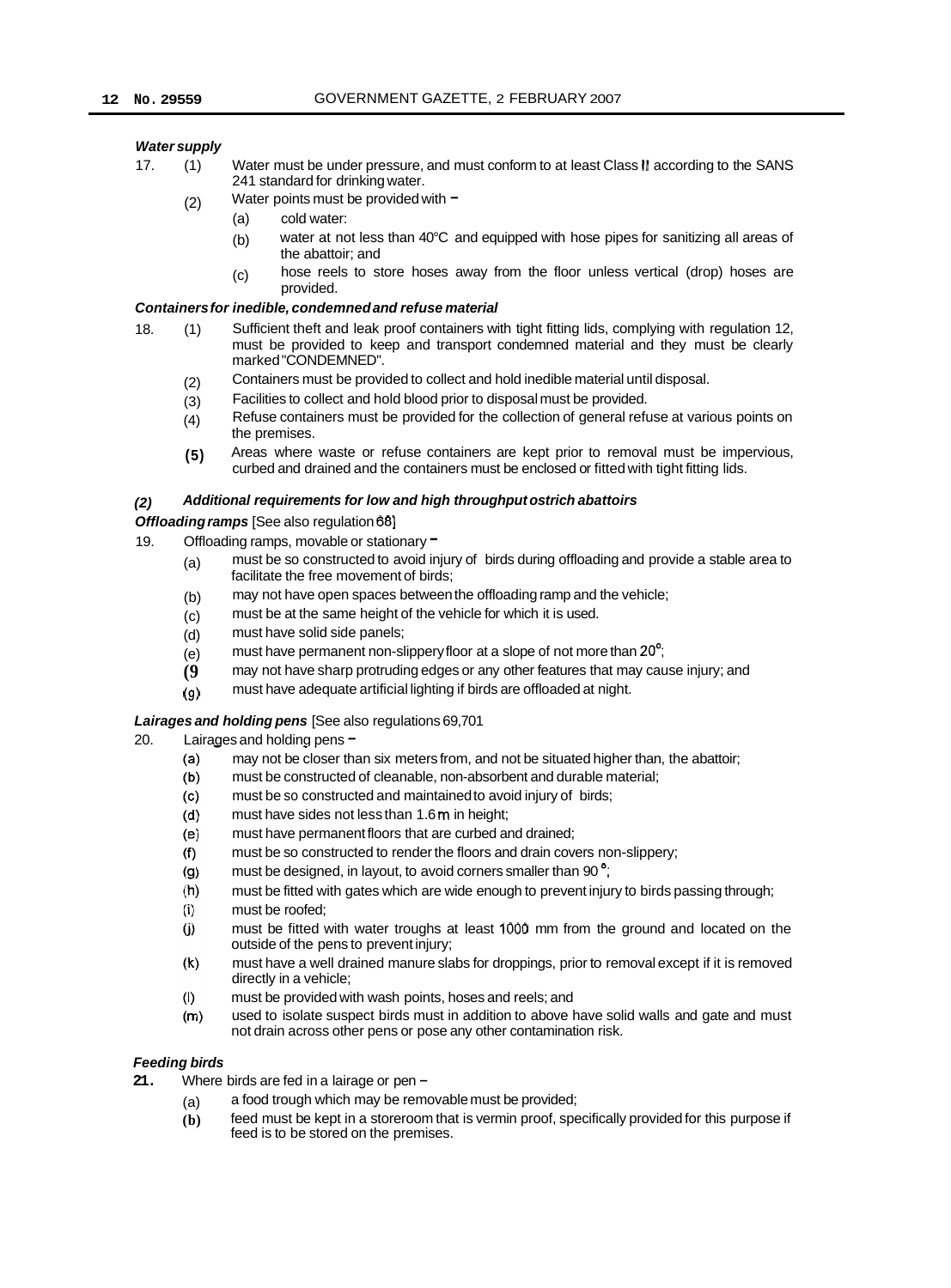#### *Lairage capacity*

- 22. (1) The number of birds per lairage or pen must be limited so as to allow a minimum floor space of  $1 m<sup>2</sup>$  per bird.
	- (2) Lairages must be provided with permanent notices indicating the capacity per species of each pen.

#### **Lairage passages** [See also regulation 71]

- 23. Passages in lairages and pens-
	- (a) must have permanent floors that are curbed and drained in a manner conducive to free movement of birds;
	- (b) must be so constructed to render the floors and drain covers non-slippery;
	- (c) may not be less than 1.8 m wide; and
	- (d) must be well maintained and kept free of loose objects.

#### *Crushes or races*

- **24.** (1) Crushes or races must be well maintained and kept free of loose objects.
	- (2) Must be so constructed to render the floors and drain covers non-slippery.
		- (3) Crushes for herding birds between lairages and the stunning area must be designed that the stunning pen is not visible from the crush or pre-stunning pen.
		- $(4)$ A crush must have smooth sides and must be wide enough to allow single birds to pass through unhindered.

#### *Stunning, hoisting and bleeding* [See also regulations 74; 75; 76; 771

- 25. (1) For restraining of ostriches immediately prior to stunning there must be provided restraining facilities so designed to ensure humane handling of the bird as well as safety of the workers;
	- (2) For stunning of ostriches there must be provided  $\blacksquare$ 
		- (a) an electrical stunning apparatus including head contacts, designed specifically for ostriches; or
		- (b) any other stunning apparatus approved by the national executive officer.
	- The operational parameters for stunning must be displayed on the stunning apparatus or in the stunning area. (3)
	- Equipment must be provided to shackle and hoist stunned birds into position, for bleeding. (4)
	- Facilities for collecting and storing of blood in closed containers prior to removal and disposal must be provided. (5)
	- The minimum clearance for rails and equipment in the bleeding area from rail to floor in the case of a crawl beam is 4.8 m and a fixed rail is 4.4m. (6)

#### **Defeathering**

- 26. An area for the removal of feathers must  $=$ 
	- (a) be equipped with containers to receive and keep feathers prior to disposal;
	- (b) in high-throughput abattoirs, have a flapped chute leading to a feather holding room;
	- (c) be ventilated to provide airflow from the clean to the dirty side of the room and must be effective to avoid accumulation of dust in the air;
	- (d) be separated from the dressing room by a sliding door.

#### *Dressing and evisceration facilities*

- **27.** (1) The minimum clearance from rail to floor for rails in dressing areas is 3.4 m;
	- (2) The clearance between equipment and dressing rails must in all cases be such that carcasses do not touch equipment and is at least 1000mm from walls.
	- (3) Rails with hooks fixed to a wall must be 400 mm from the wall, and meat hanging from such hooks may not touch the floor or wall.
	- (4) Rails must be at least 700 mm from columns, pillars or the side of a doorway through which carcasses must pass.

#### *Meat inspection facilities*

- 28. (1) Containers, racks and platforms and any other equipment required for meat inspection must be provided in an abattoir.
	- (2) Marked, leak proof and lockable containers or other means to handle and hold condemned and inedible material prior to removal, must be provided.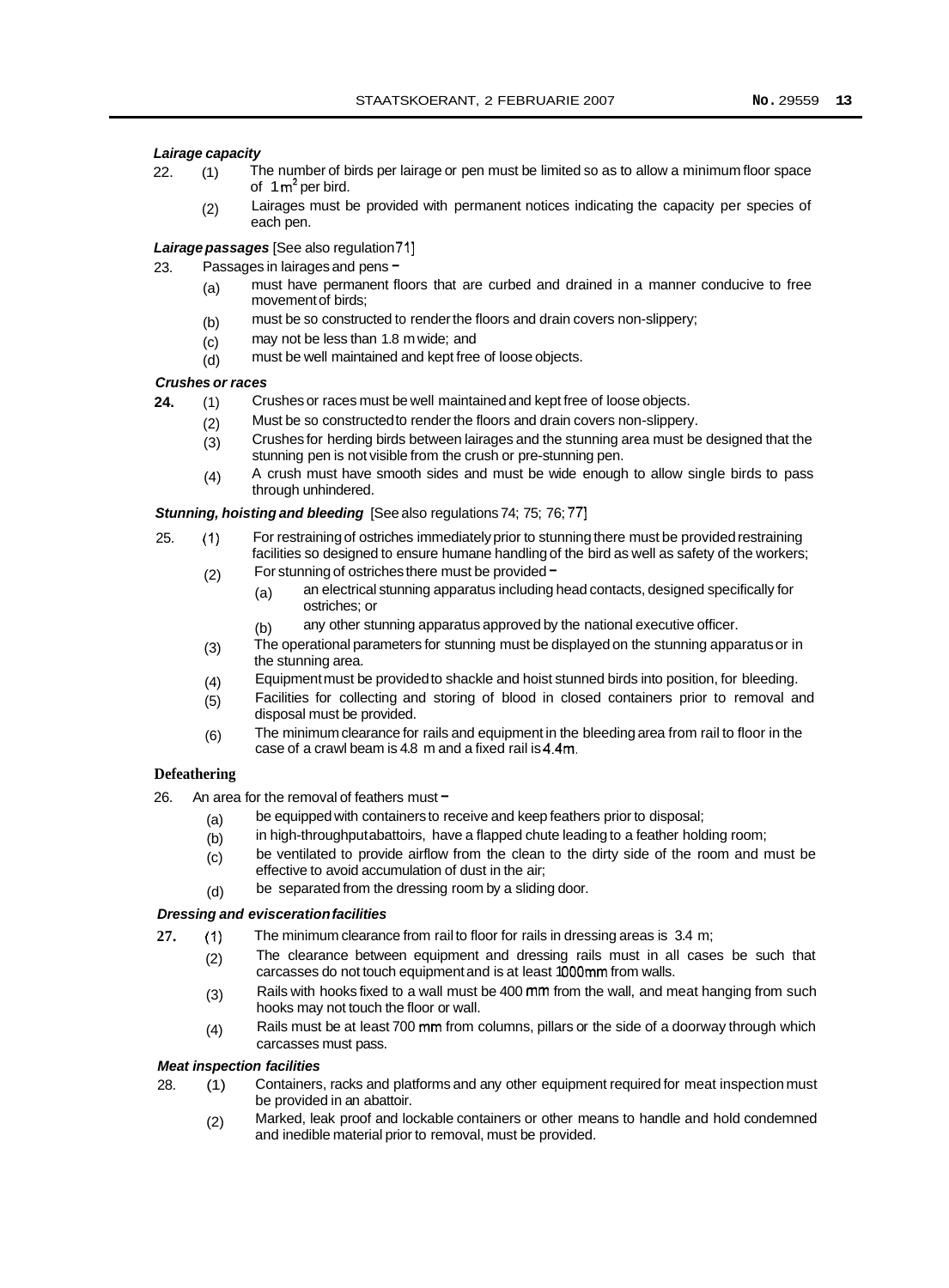#### *Removal of legs*

- **29.** If legs are required to be removed before chilling, a special area must be provided and equipped with  $-$ 
	- (a) a hand washbasin and sterilizer;
	- (b) clean cradles or extension rods for hanging legs;
	- (c) facilities for the removal of the remainder of carcasses to a holding chiller prior to trimming or out loading provided that in cases where such remains are not destined for human consumption and is removed on a continuous basis, such a chiller is not required.

#### *Chillers*

- **30.** (1) Chillers must be provided to hold at least the daily slaughter throughput.
	- **(2)**  The minimum clearance for rails in chillers and freezers for carcasses, cradles and extension rods must be 1000 mm from the wall and 900 mm between overhead carcass rails.
	- **(3)**  Spacing of units on the line should be such as to ensure airflow between carcasses or cradles.

#### *Dispatch areas*

- 31. Dispatch areas must be equipped for  $=$ 
	- (a) quartering, marshalling and loading of carcasses;
	- (b) collection and transport, avoiding cross or contra flow, of used roller-hooks to the sanitation facility; and
	- (c) sterilization of saws and other cutting utensils.

#### *C. Hygiene management practises and related matters*

#### *(I) Offal handling*

#### *Red Offal*

- **32. (1)**  Red offal must be washed with clean running water, hung on hooks or placed in containers and chilled in a red offal or carcass chiller, to reach a core temperature less than 7°C within 16 hours, but it need not be chilled at the abattoir if dispatched on a continuous basis to the chilling facilities, the proximity of which must not compromise hygiene standards and be approved by the provincial executive officer and on condition that a separate route for dispatch **is** provided.
	- (2) Red offal may not be stored, or come into contact, with rough offal.
	- **(3)**  Further separation, cutting and packing of red offal must be done in a separate area or room.
	- **(4)**  Where red offal is packed in cartons, containers or plastic bags for dispatch, chilling or freezing -
		- (a) it may only be done in a separate area or room and equipment must be provided for this function;
		- (b) storage facilities for clean empty bags or containers, for a day's use, must be provided; and
		- (c) bulk storage facilities must be provided for packing material.
	- (5) Cartoned offal may not be stored in the same chiller as carcasses or uncartoned offal.

#### *Washing of rough offal*

- **33.** (1) Rough offal must be removed from the dressing room to the offal room directly adjacent and connected thereto, after being passed, where gizzards and intestines must be -
	- (a) separated and emptied of its contents;
	- (b) washed with clean running water; and
	- (c) hung on hooks for cooling and drip drying before and during chilling.
	- Equipment for the effective removal of gizzard and intestinal content must be provided and this material must he removed at regular intervals to prevent accumulation. **(2)**
	- Where washed gizzards or intestines are packed in containers or plastic bags for dispatch, chilling or freezing, a storage facility for clean bags or containers, for a day's use, must be provided. (3)
	- Edible rough offal kept in an abattoir for longer than four hours after slaughter must be stored in a chiller at an air temperature not exceeding minus **2** ' C. **(4)**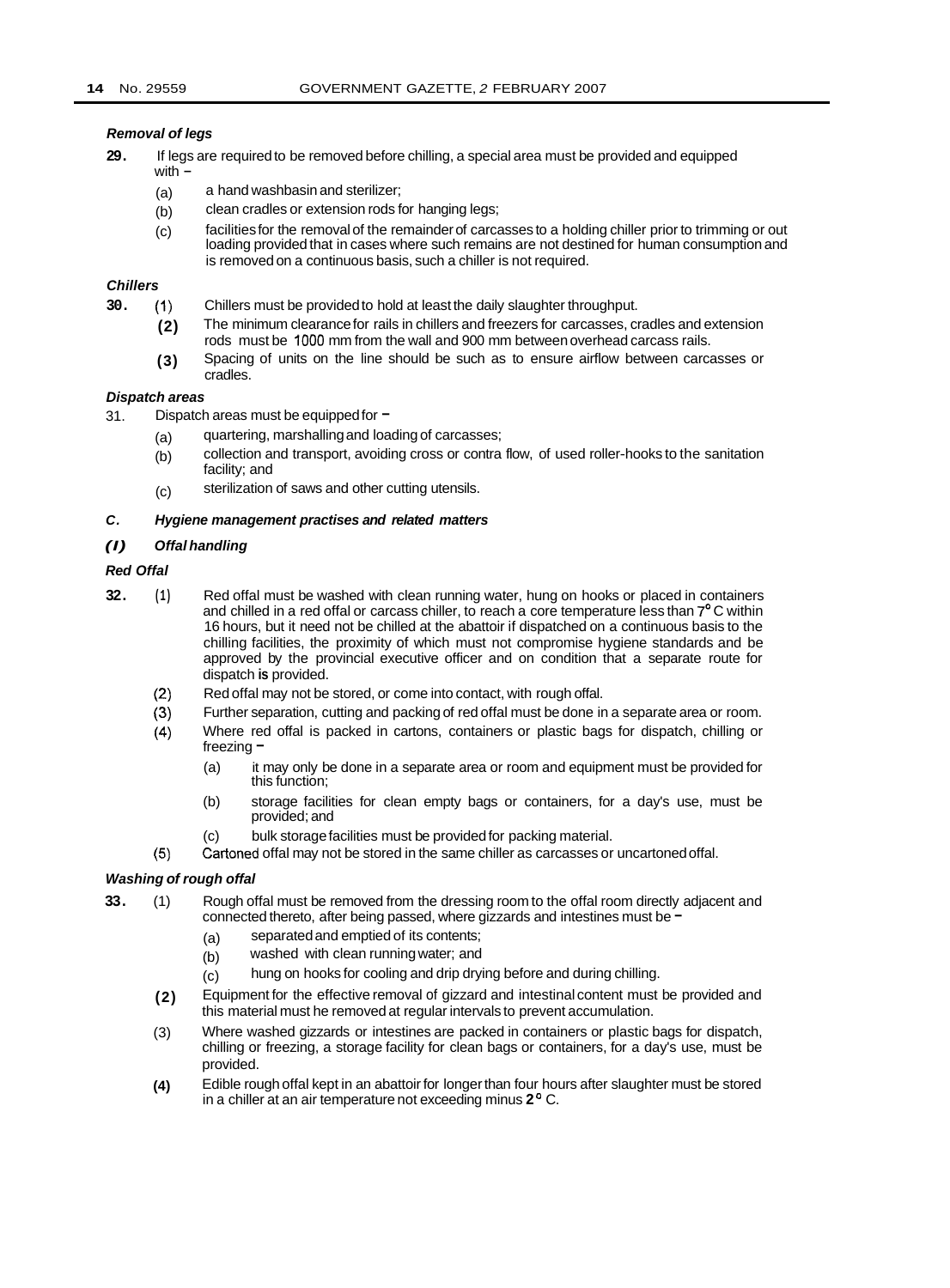#### *Cleaning of rough offal*

- 34. (1) The process as well as the equipment used to clean offal must be approved by the provincial executive officer.
	- (2) A room, which is **so** large and **so** arranged that the hygiene of the operation is assured, must be provided to clean gizzards by  $=$ 
		- (a) removal of the inner lining of the gizzard and rinsing the gizzard with clean running water;
		- (b) providing a decontamination wash with water containing a bactericidal substance, which complies with the requirements of the Foodstuffs, Cosmetics and Disinfectants Act, 1972 (Act No. **54** of 1972) and is approved per protocol by the provincial executive officer, at levels not harmful or injurious to health;
		- providing separate containers to be used for uncleaned gizzards, and those that have been cleaned; (c)
		- removing cleaned gizzards to the packing area or room immediately after cleaning; and (d)
		- removing all waste material on a continuous basis. (e)
	- Where clean products derived from gizzards are packed in containers or plastic bags for dispatch, chilling or freezing -**(3)** 
		- (a) it may only be done in a separate room or area and equipment must be provided for this function; and
		- (b) a storage facility for clean bags or containers, for a day's use, must be provided.
	- (4) Cleaned offal, retained in an abattoir for longer than four hours after slaughter must be stored in a chiller at an air temperature not exceeding minus 2  $^{\circ}$  C.

#### *Cutting procedures at cutting plants producing for the expott market (2)*

#### [See also regulation *T]*

### *General*

*35.* (1) Only carcasses or meat that was inspected and passed may be presented for cutting.

(2) If carcasses or meat is received from a source other than the abattoir on the premises, the registered inspector must verify that  $-$ 

- (a) documentation pertaining to the origin of such meat is available;
- (b) meat inspection was done on such meat and that it was passed; and
- (c) the cold chain was maintained and that the meat core temperature is  $7 \,^{\circ}$ C or less.
- All meat presented for cutting must be free of contamination. (3)
- No meat that exhibits signs of spoilage may be cut. **(4)**
- A registered inspector may at any time require any packed meat to be re-opened for inspection, and may authorize the resealing of any such opened container or carton with meat. **(5)**
- **A** linear production flow must be followed by avoiding cross flow, backtracking and accumulation or congestion of meat at any stage of the production process. *(6)*

### *Cutting*

- All the cutting, dicing or mincing must be so arranged that the hygiene of all the operations is assured. **36.** (1)
	- Bones derived from cutting procedures must be removed regularly to a suitable room or container provided specifically for this purpose. **(2)**
	- meat that has been cut must be chilled, or freezing started, within one hour of cutting; **(3)**
	- Meat obtained from cutting and found unfit for human and animal consumption must be collected in properly marked containers or facilities and removed from the premises in accordance with Part VIII. **(4)**
	- Meat may be cut while warm if  $-$ **(5)** 
		- (a) meat *is* transferred directly from the dressing room to the cutting room in a single operation, the cutting room being in the same building or on the same premises as the dressing room;
		- cutting is carried out immediately after transfer; and (b)
		- this procedure is done according to a protocol approved by the provincial executive officer. (c)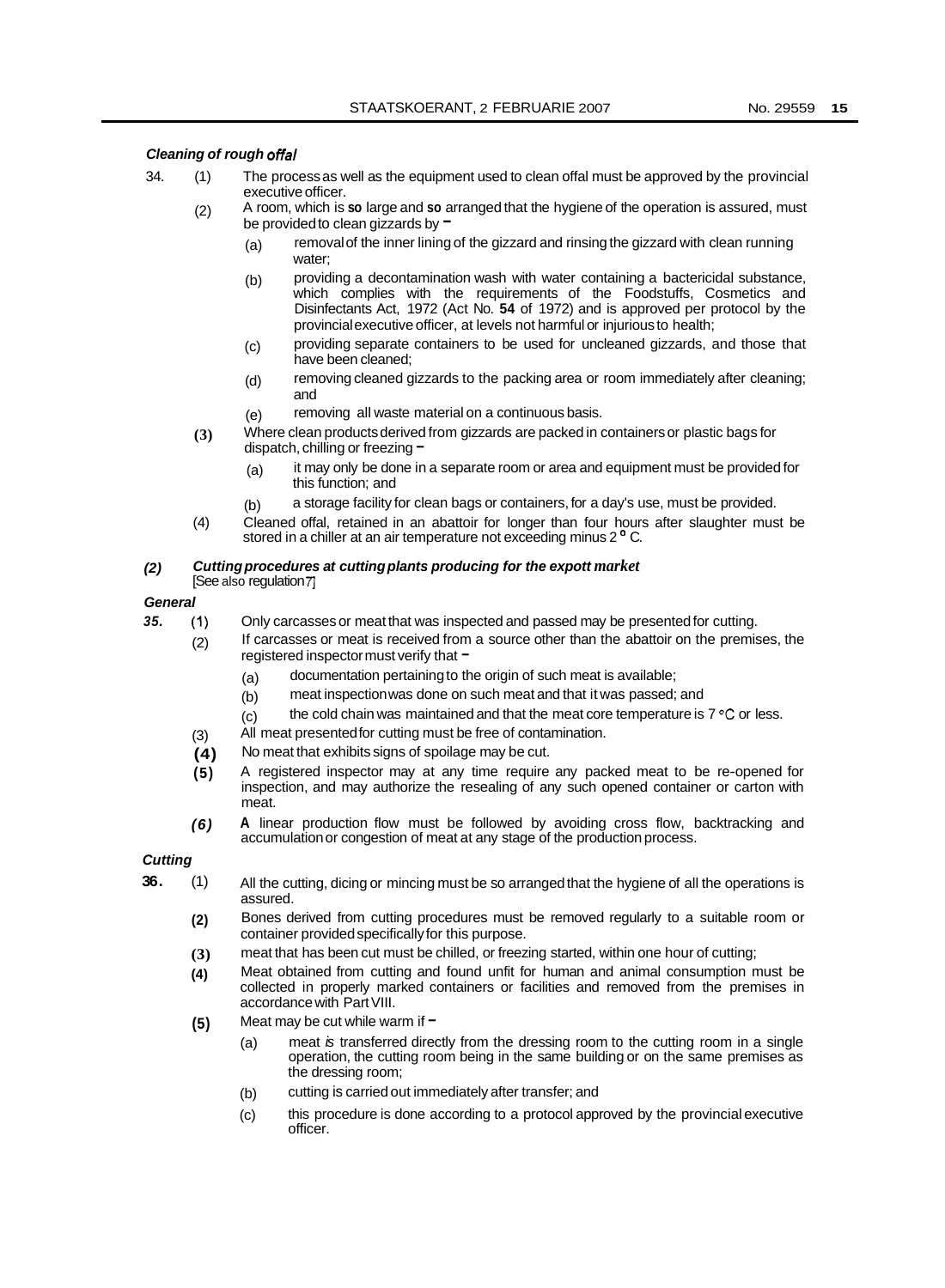#### *Wrapping*

- **37.** (1) Wrapping materials may not be kept in a cutting room in quantities greater than the daily requirement, and must be **so** stored and handled as to maintain them in a clean condition up to the moment of use.
	- Exposed meat may not come into contact with cartons, except where waxed cartons are 2) Expos<br>Iused

#### *Temperature control*

- **38.** (1) The air temperature of a room where meat is cut and packed, must be maintained at or below 12°C.
	- (2) Cut meat must be subjected to uninterrupted chilling to reduce the core temperature of the meat to 7 "C within 12 hours in the case of chilled meat and meat that is being frozen may not be dispatched before a core temperature of minus 12<sup>°</sup>C has been reached.

#### *Sanitation*

- Sanitizing and sterilizing of hand and other equipment must be done on a continuous basis during working hours. **39.** (1)
	- The cleaning and sterilization procedure of portable and other equipment must comply with Part  $\overline{I}$  C (5). **(2)**

#### *Further processing*

**40.**  under the Health Act. Further processing must comply with the requirements set in the Requirements for Food Premises

#### **(3) Chi//ing** *and freezing at abattoirs*

[See also regulations 30; 32(1); **32(5); 33(4); 34(4); 38;** 57(n)J

#### *Requirements*

- **41. (1)**  All chilling, freezing and cold storage facilities for meat must comply with the structural requirements for all abattoirs contained in Part II B(1).
	- **(2)**  Chillers and freezers must be equipped with dial thermometers or where required by the provincial executive officer, continuous thermo-recorders, to give an accurate indication of the air temperature within the room.

#### *Temperature capability*

- 42  $(1)$ A chiller used for chilling warm carcasses, legs or portions must be capable of providing uninterrupted cooling to reduce the core temperature of the meat to 7 °C before dispatching
	- Meat, carcasses, portions and offal being frozen may not be removed from the freezer  $(2)$ before a core temperature of minus 12 **"C** has been reached.
	- The defrost mechanisms for freezers and chillers must prevent the build-up of ice on  $(3)$ (a) the cooling coil surfaces to levels detrimental for temperature maintenance.
		- (b) Where a chiller or freezer contains meat during a defrosting cycle, defrosting of each coil must be completed within 30 minutes.
		- (c) Drainage connections of ample size must be provided from drip trays of air cooling units and must lead to ground level outside of the room or directly into the drainage system.
	- $(4)$ A chiller or freezer must have a visible permanent notice fixed to the outside, stating  $$ 
		- the cubic capacity of the room; (a)
		- the type of product which may be chilled, frozen or stored in it; (b)
		- the maximum permissible product load in kilograms or number of carcasses for that room;  $(c)$
		- the final temperature required for the meat in degrees Celsius and the minimum period of time, in hours, which is necessary for this temperature to be achieved; and (d)
		- in the case of a storage chiller or freezer, the maximum permissible mean temperature value at which meat may be introduced. (e)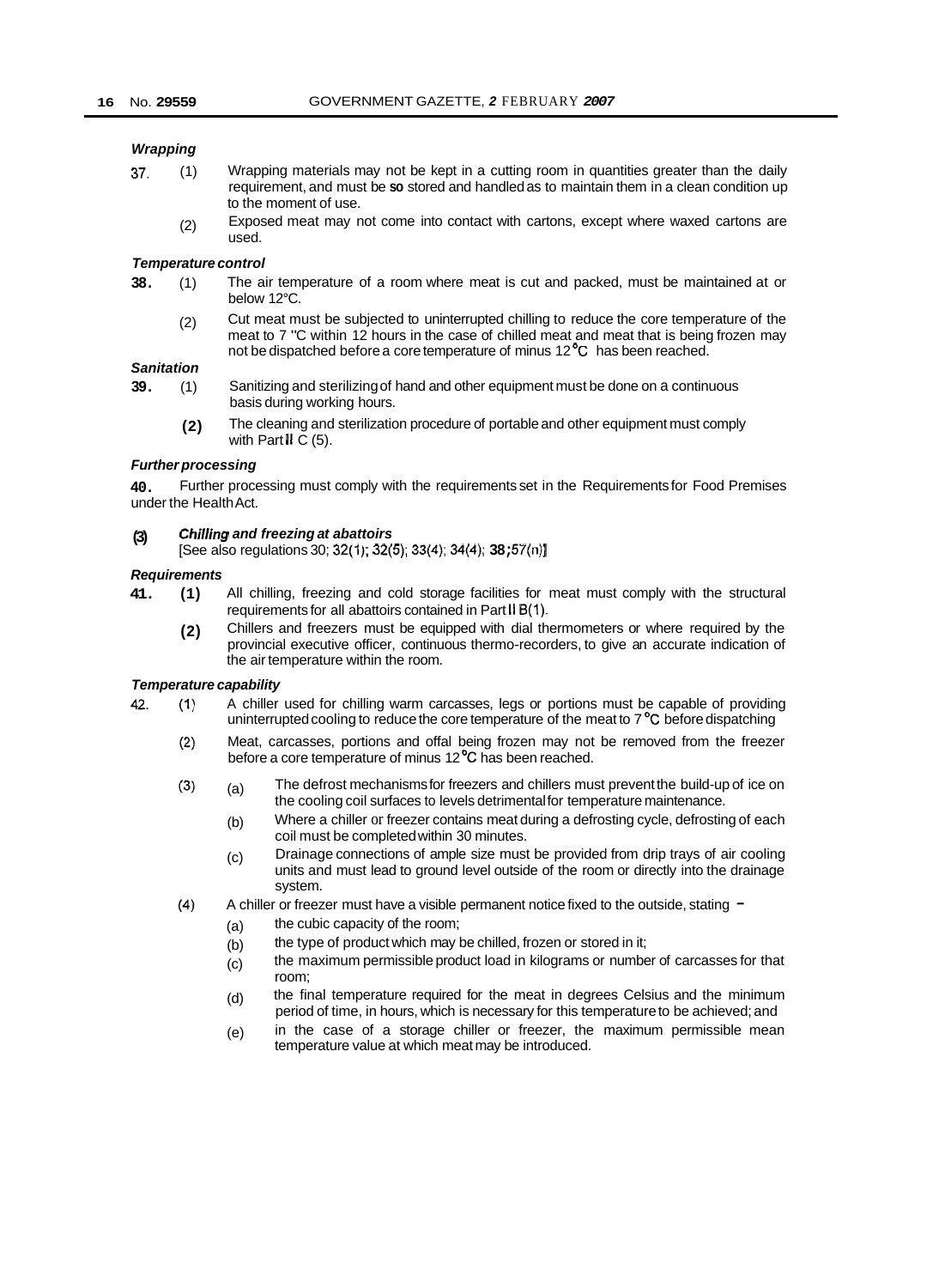#### *Loading practises for chillers and freezers*

- 43.  $(1)$ Meat must be chilled in a hanging position ensuring air circulation or, if packed in containers, stacked so as *to* ensure air circulation.
	- $(2)$ **No** meat may be stacked directly on the floor.
	- $(3)$ Warm carcasses may not be loaded into a chiller containing chilled meat.
		- (a) **No** carcass or meat which is unfit for human consumption or may have a detrimental effect on other meat may be stored in a chiller or freezer containing edible products.
			- (b) **A** carcass or meat must be removed immediately if it deteriorates to such *a* state as determined by the registered inspector.
	- **No** exposed meat may be stored in a freezer or chiller containing cartoned products.  $(5)$
	- Rough offal may not be stored in a holding freezer which contains carcasses, meat or red  $(6)$ offal, unless all these products, including the rough offal, are wrapped and packed.
	- **No** item or product other than meat may be stored in a chiller or freezer except in the case of  $(7)$ holding freezers, where approval has been granted by the registered inspector.

Ice

 $(4)$ 

- 44  $(1)$ The use of ice as a coolant in an abattoir is subject to prior approval of the system by the provincial executive officer.
	- $(2)$ Ice, incorporated in any system or equipment, which is utilized for the chilling of meat must be made from potable water.
	- Equipment or systems incorporating ice as coolant for meat must be designed and operated  $(3)$ in such a manner that water melting off the ice will not adversely affect the product or adjacent areas.

#### *Sanitation and vermin control*

- **45.** (1) Equipment used in chillers, freezers or cold storage facilities, that may come into direct contact with the meat must be kept in a clean and hygienic condition, and provision must be made for cleaning and sterilizing such utensils directly after use.
	- Ice formation in freezers must be prevented and freezers must be defrosted and sanitized as frequently as may be required by the registered inspector. (2)
	- Freezers and chillers must be free from vermin, mould and bacterial growths. **(3)**
	- Chillers, freezers and cold storage facilities must be free from odours which may be absorbed by meat. **(4)**
	- Chillers in regular use must be sanitized immediately after dispatching of all meat. (5)

#### *Records*

- Thermo-control records must be available on request by the provincial executive officer or national executive officer. **46.** (1)
	- Checks must be done according to the requirements of the Hygiene Management System in practise. **(2)**

#### *(4) Loading of carcasses and meat for transport*

#### *Loading and transport in general*

- 47. **A** vehicle used for the transport of meat must comply with the requirements set in the  $(1)$ Requirements for Food Premises under the Health Act.
	- $(2)$ Rough offal may not be loaded in the same loading space as carcasses, portions or red offal, unless such rough offal is kept in clean, waterproof containers with tight fitting lids, complying with specifications for equipment as set in Part II B(1).
	- $(3)$ **No** cartoned products may be loaded in the same loading space as exposed meat.
	- $(4)$ Chilled un-wrapped ostrich carcasses or legs must be suspended without touching the floor.
	- **No** unwrapped meat may be loaded directly onto the floor.  $(5)$
	- $(6)$ Where required by the provincial executive officer, the driver of a vehicle transporting meat must provide the name, address and contact details of the owner of the vehicle.
	- $(7)$ Meat returned to an abattoir or cold storage facility may be received only after re-inspection by the registered inspector, and may only be sorted and salvaged for human consumption under conditions determined by the registered inspector.
	- $(8)$ Loading of meat by informal traders must be regulated by a protocol approved by the provincial executive officer but without compromising hygiene or safety standards.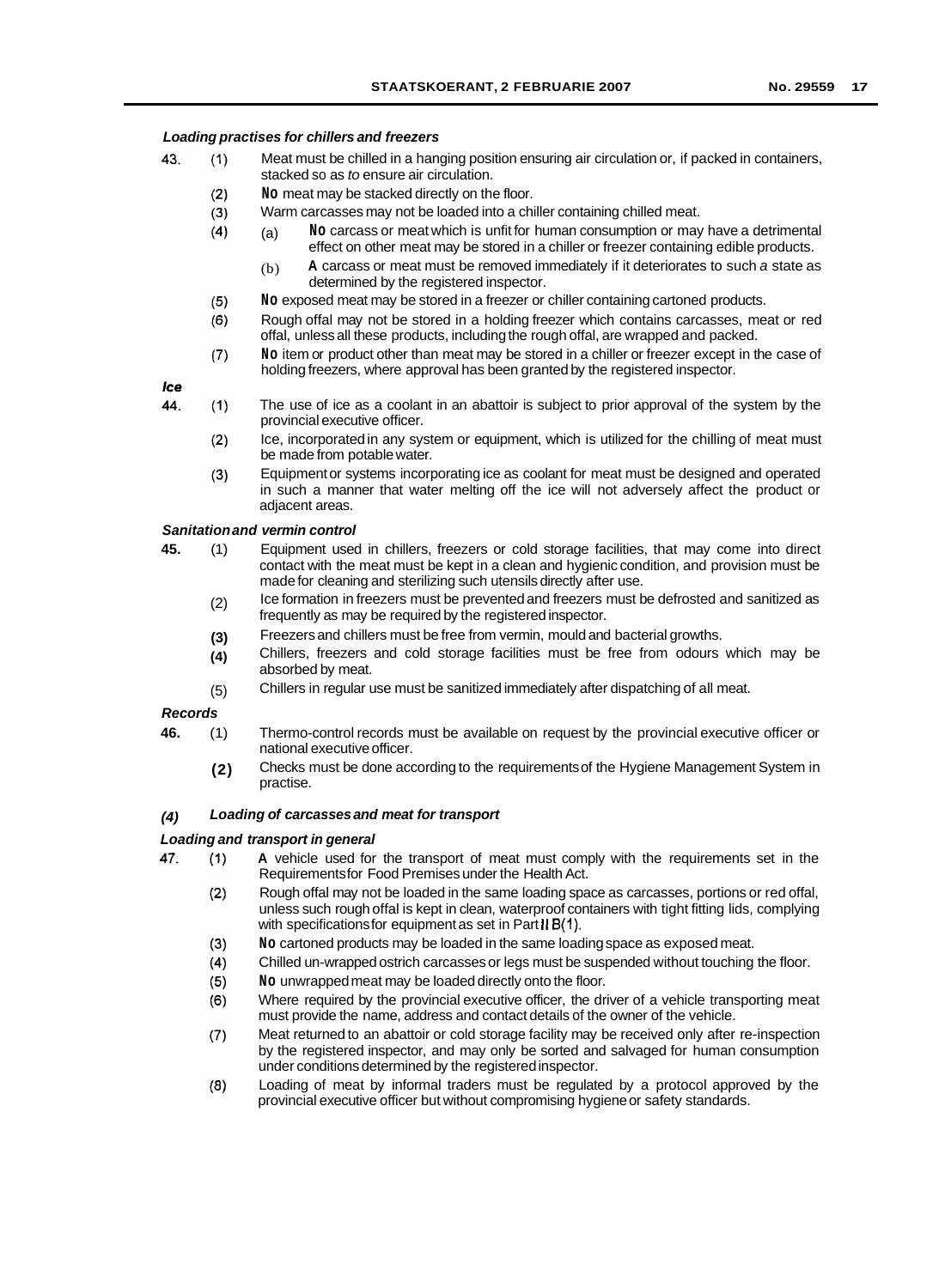49

*(5) Sanitation* [See also regulations **14** - 17; 57(h)]

#### *Water and equipment*

- 48. (1) There must be available for sanitation purposes -
	- (a) potable or drinking water;
		- (b) hot water at a minimum temperature of 82°C in sterilizers for disinfecting hand held equipment;
		- (c) water at not less than 40°C at hand wash basins for washing of hands; and
		- (d) water at not less than 40°C for general cleaning purposes.
	- The owner must supply all the necessary equipment needed for sanitation. (2)

#### *Sanitation programmes*

- $(1)$ Sanitation programmes must be approved by a registered inspector.
	- $(2)$ A detailed post production sanitation programme must be in place containing
		- a list of all areas and rooms to be cleaned;
		- (a) the frequency of cleaning;
		- (c) step by step cleaning procedures for each area, room or equipment including ablution facilities, meat transport vehicles and lairages;
		- (d) technical sheets of chemicals used must be provided with reference to use in meat plants, active ingredients, dilution rates and applications;
		- (e) results, including microbiological monitoring, to be obtained as the objective of the sanitation programme; and
		- (f) job descriptions and a training programme for all cleaners.
	- $(3)$ Programmes must be in place for continuous cleaning during  $-$ 
		- (a) work periods;
		- (b) breaks; and
		- (c) shift changes.
	- $(4)$ Sanitation must commence immediately after production for the day or shift has ended, but no sanitation may commence in any area before all edible meat and animal products have been removed to prevent contamination.
	- $(5)$ A new shift may not commence before all areas, rooms and equipment have been cleaned and disinfected and an effective pre-production monitoring programme must be in place to ensure cleanliness of all facilities before production commences.

#### *Chillers and Freezers*

- 50. (1) Chillers must be sanitized before a fresh load of meat is loaded.
	- (2) Chillers may not be sanitized if it contains meat.
	- (3) Freezers must be defrosted and thoroughly sanitized at least once a year or more often if required by a registered inspector.

#### **PART 111**

#### **HYGIENE MANAGEMENT AND EVALUATION SYSTEMS**   $[Section 11(1)(e)]$

#### *Hygiene Management System (HMS)*

- 51. The owner of an abattoir must -
	- (a) provide the provincial executive officer with a documented Hygiene Management System containing detailed information on measures or programmes required to monitor identified control points, including the methods of monitoring or checking these control points, for approval;
	- provide relevant records of observations, checks, measurements or results; (b)
	- provide sampling programmes for laboratory analyses, as well as names of laboratories to do the required analyses; (c)
	- provide written accounts of decisions relating to corrective actions when taken; and (d)
	- assess the hygiene status *of* the abattoir by means of the Hygiene Assessment System (HAS) and provide results to the provincial executive officer for verification as frequently as he or she may require. (e)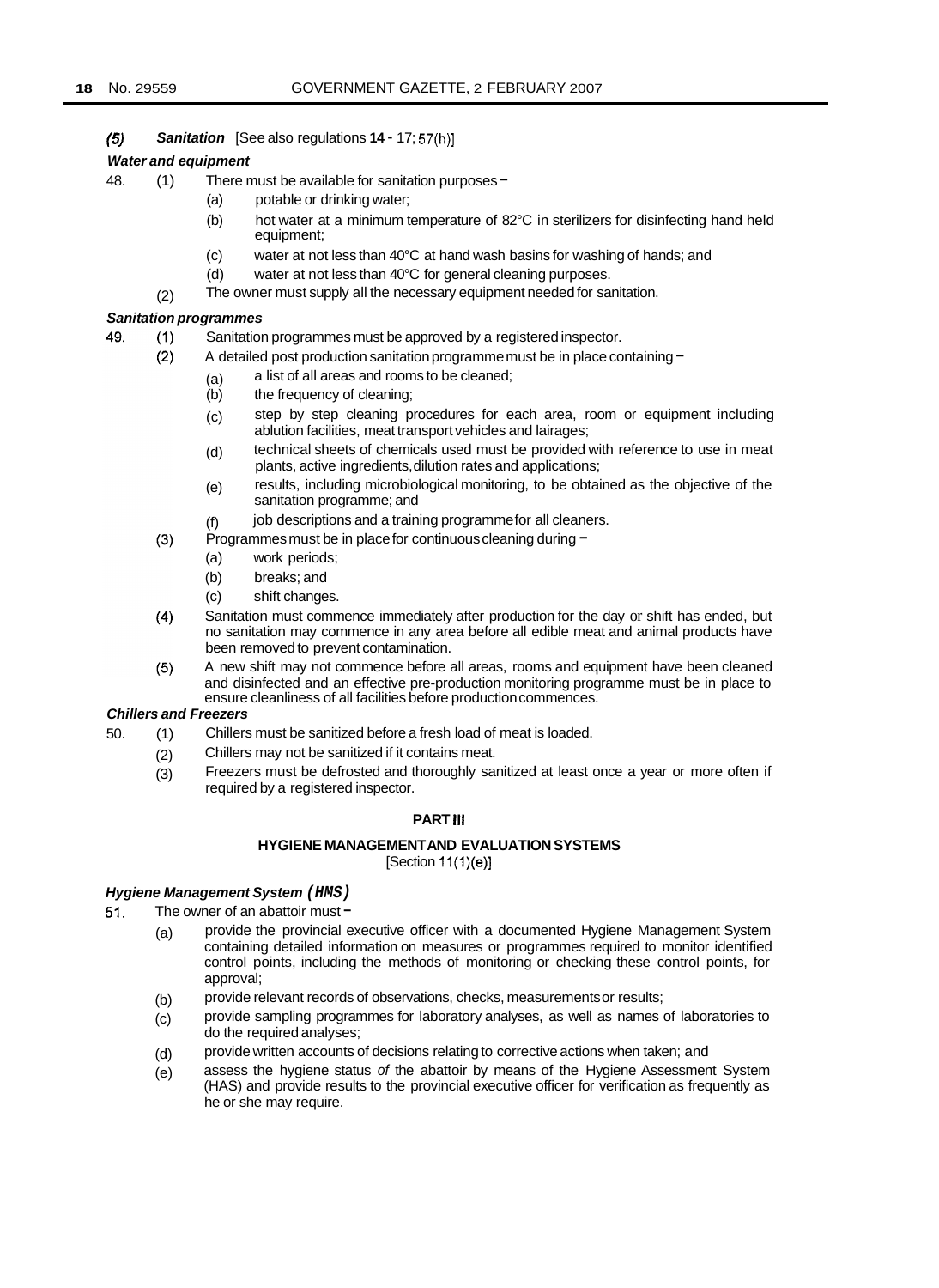#### *Document management system*

- 52. A document management system must provide for -
	- (a) the accessibility of documents relating to an identified slaughter batch;
	- (b) the recording of each slaughter batch containing information regarding date of slaughter, species slaughtered, mass, quantities, identification and destination for carcasses as well as cut meat; and
	- a documented product recall procedure approved by the provincial executive officer.  $(c)$

#### *Schematic plan of abattoir*

- The owner must prepare an updated schematic plan of the abattoir to include details of  $-$ *53.* 
	- (a) all the different areas on each level;
		- (b) all the different rooms in each area identified, indicating the process or operation including the capacities or rates of operation that take place in such rooms;
		- (c) the flow of the product;
		- (d) ancillary structures on the premises;
		- (e) the required temperature as well as the capacity of each room where temperature is controlled;
		- **(9**  the different ablution facilities for workers in clean and dirty areas as well as the personnel entrances to the different areas;
		- (9) all entrances to rooms, areas and building; and
	- (h) boundaries, indicating entrances and exits to and from premises.

#### *Flow diagram of slaughter process*

- The owner must prepare a flow diagram of the slaughter process which must include -**54.** 
	- (a) all steps involved in the process, including delays during or between steps, from receiving of the birds to placing of the end product on the market; and
	- (b) details and technical data including equipment layout and characteristics, sequence of all steps, technical parameters of operations, flow of products, segregation of clean and dirty areas, hygienic environment of the abattoir, personnel routes and hygienic practices, product storage and distribution procedures.

#### *Potential hazards*

*55.*  at each step of the process, including  $-$ The owner must prepare a list of all potential biological, chemical or physical hazards that may occur

- (a) unacceptable contamination or recontamination of a biological, chemical or physical nature;
- (b) unacceptable survival or multiplication of pathogenic micro-organisms; and
- (c) unacceptable production or persistence of toxins or other undesirable products of microbial metabolism.

#### *Prevention of hazards*

*56.* The owner must prepare written hygiene management programmes (HMP) for approval by the provincial executive officer, to prevent, eliminate or reduce hazards mentioned in regulation *55* to acceptable levels and must -

- (a) ensure that management programmes for each hazard is implemented;
- (b) establish critical limits for control points;
- (c) establish a monitoring or checking system for each control point; and
- (d) prepare written corrective actions that must be taken without hesitation when a deviation is observed and such corrective action must specify -
	- (i) the persons responsible to implement the corrective action;
	- (ii) the means and action required for each hazard;
	- (iii) the action to be taken with regard to the meat having been processed during the period when the process was out of control; and
	- (iv) that a written record of measures taken must be kept.

#### *Hygiene Management Programmes (HMP)*

- 57. The owner of an abattoir must implement -
	- (a) a HMP for antemortem inspection, including measures to  $-$ 
		- (i) ensure that all birds which for some reason or other cannot be processed into safe meat are identified and handled in accordance with Part VIII;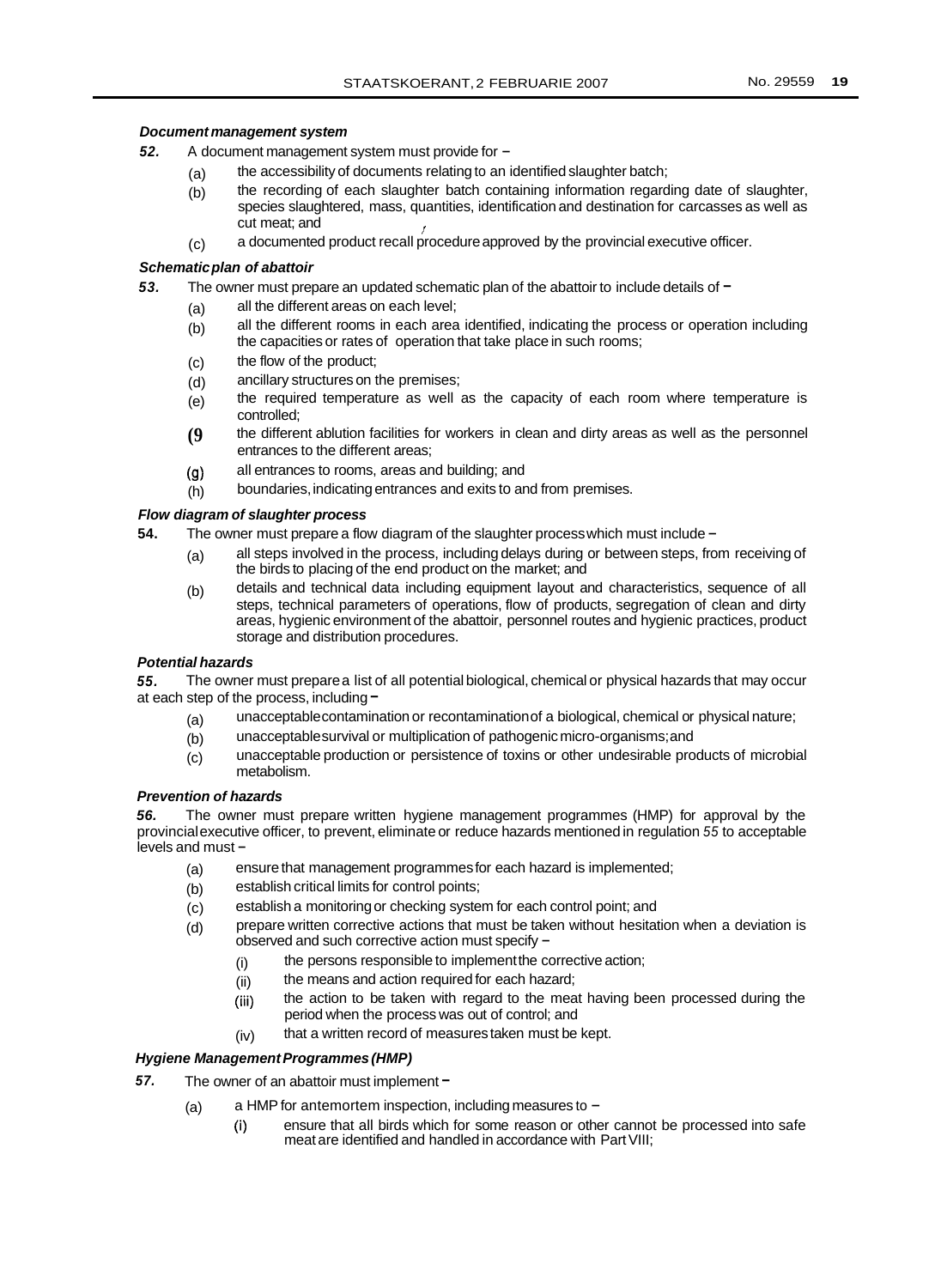- (ii) identify birds with diseases and conditions *of* which symptoms may not be visible during post-mortem meat inspections;
- (iii) identify birds with zoonotic diseases;
- (iv) identify birds with highly contagious diseases or diseases controlled under the Animal Diseases Act, 1984 (Act No.35 of 1984);
- (v) identify birds that pose a high contamination risk, such as those with septic conditions or birds that are excessively soiled; and
- (vi) ensure that injured birds in obvious pain are presented for emergency slaughter or preferential slaughter without undue delay;
- (b) a HMP for slaughter and dressing, including -
	- $(i)$  measures to ensure that no contamination  $of$  meat and edible products occur from  $\blacksquare$ 
		- (aa)<br>(bb) the external surface of the bird slaughtered;
			- wind and dust:
		- (cc) the contents of hollow organs;
		- (dd) persons working with edible products; or
		- contact with unclean objects;
	- slaughter and dressing procedures which must limit any contamination to the absolute minimum; (ii)
	- training *of* all workers in correct slaughter techniques including principles *of* hygiene practices which must be monitored; (iii)
	- a programme for the daily checking of carcasses for soiling to provide for regular checking of a representative sample of carcasses throughout the day on a random basis and to determine the levels of contamination of carcasses; (iv)
- (c) a HMP for meat inspection, in terms of which the supervisory registered meat inspector assisted by the registered veterinarian must monitor meat inspection by means of implementation of written measures to ensure -
	- (i) that meat inspection is done according to Part VI;
	- (ii) the competency of the meat inspectors and meat examiners;
	- (iii) the personal hygiene of the meat inspectors and meat examiners;
	- (iv) that heads, red and rough offal are correlated to the carcasses of origin up to the inspection point;
	- (v) the security of detained carcasses and organs;
	- (vi) the security  $d$  provisionally passed carcasses and organs;
	- (vii) the security of the stamp of approval;
	- (viii) the security of condemned material;
	- (ix) the implementation of standard operational procedures (SOP's) for  $=$ 
		- (aa) emergency slaughter;
		- (bb) preferential slaughter;
		- (cc) provisional slaughter;
		- (dd) slaughter of ostriches which have reacted positively to tests done on the farm;
		- (ee) dirty birds; and
		- (ff) dropped meat;
- (d) a HMP for personal hygiene of workers in terms of which  $=$ 
	- $(i)$  a general code of conduct, approved by a registered inspector, for personnel and in particular for workers who come into direct contact with meat and edible products, must be available;
	- a training programme, as well as registers of attendance, for all personnel to apply the principles of the code of conduct referred to in sub-paragraph (i) must be available; and (ii)
	- records of surveillance and supervision including records of disciplinary action in cases of repetitive misconduct or non-compliance must be available; (iii)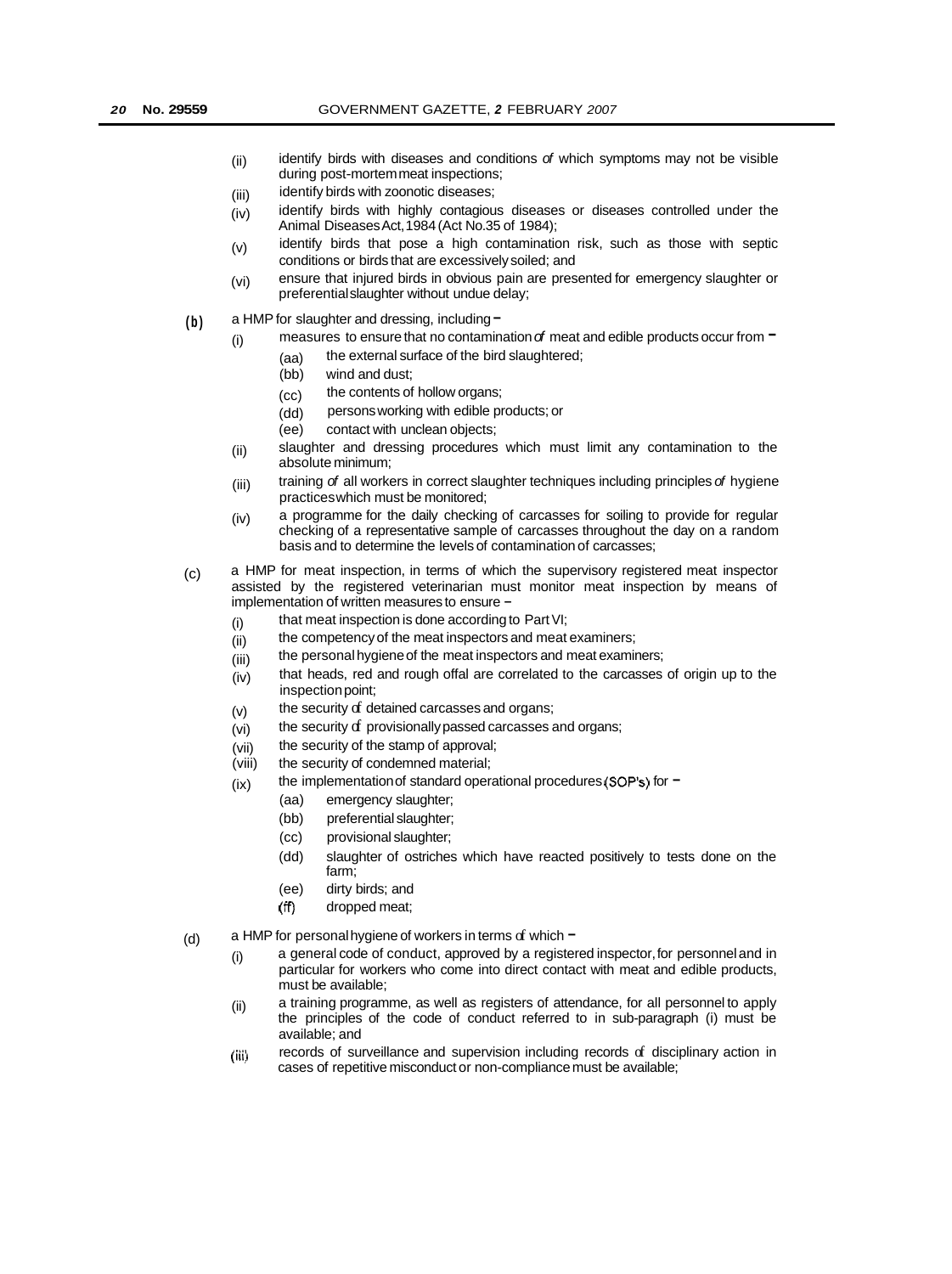- $(e)$ a HMP for medical fitness of workers in terms of which -
	- (i) records of initial medical certification that workers are fit to work with meat and edible products, prior to employment, must be available; and
	- (ii) records of daily fitness checks, including corrective actions applied in cases of illness and injury, must be available;
- $(f)$ a HMP for the temperature of water in sterilizers and maintenance of sterilizers in terms of which measures to ensure the continuous availability and accessibility of sterilizers in good working order at water temperatures of 82 *'C,* including registers for daily checks indicating frequency of checks as well as corrective action procedures in cases of non-compliance, must be available;
- $(q)$ a HMP for the availability of liquid soap and soap dispensers, toilet paper, and disposable towels, in terms of which measures to ensure the continuous availability and accessibility of liquid soap and soap dispensers for hand-washing purposes, toilet paper and disposable towels at pre-identified points must be available;
- a HMP for sanitation and continuous cleaning including a cleaning schedule providing - $(h)$ 
	- $(i)$ a list of all the areas to be cleaned;
	- $(ii)$ a list of all the rooms that have to be cleaned within every area;
	- $(iii)$ the name of the person responsible for the cleaning of each area, section or room;
	- $(iv)$ for each room within a particular area, a detailed description of the cleaning of each structure, including -
		- (aa) the frequency of cleaning;
		- (bb) step by step methods of cleaning;
		- (cc) data of the chemicals which are used, such as registration data, safeness, dilutions, application prescriptions;
		- (dd) the correct application of the detergents such as dilution, temperatures and contact times;
		- (ee) the rinsing off of applied chemicals; and
		- *(ff)* the results to be obtained as an objective of the cleaning programme;
	- an addendum for each room in which the cleaning of each structure must be  $(v)$ described in detail including aspects such as method, frequency and target results;
	- $(vi)$ for the training of cleaning teams in the execution of these programmes;
	- $(vii)$ for control over the storage of detergents to prevent contamination of edible products;
	- a detailed description for continuous cleaning on the processing line during (viii) processing, which must include -
		- (aa) a list of all the actions in this programme including the cleaning of moving equipment and crates; and
		- (bb) a step by step description of each action;
	- for these programmes to be approved by a registered inspector; and  $(ix)$
	- for laboratory checks as control of effectiveness of the cleaning programmes to be  $(x)$ instituted and documented;
- $(i)$ a HMP for availability and quality of water in terms of which -
	- (i) the owner of the abattoir must account for the source of water supply and the status of such water;
	- (ii) the owner must be able to demonstrate the water distribution system within the abattoir and provide an updated schematic plan of the water distribution on the premises;
	- a sampling programme must be followed to ensure that all outlets, including water hoses are checked on a repeated consistent basis within an allotted period of time, and the sampling procedure must be described; and (iii)
	- the owner is responsible to ensure that water used in the abattoir is potable and that records of microbiological and chemical water test results are available; (iv)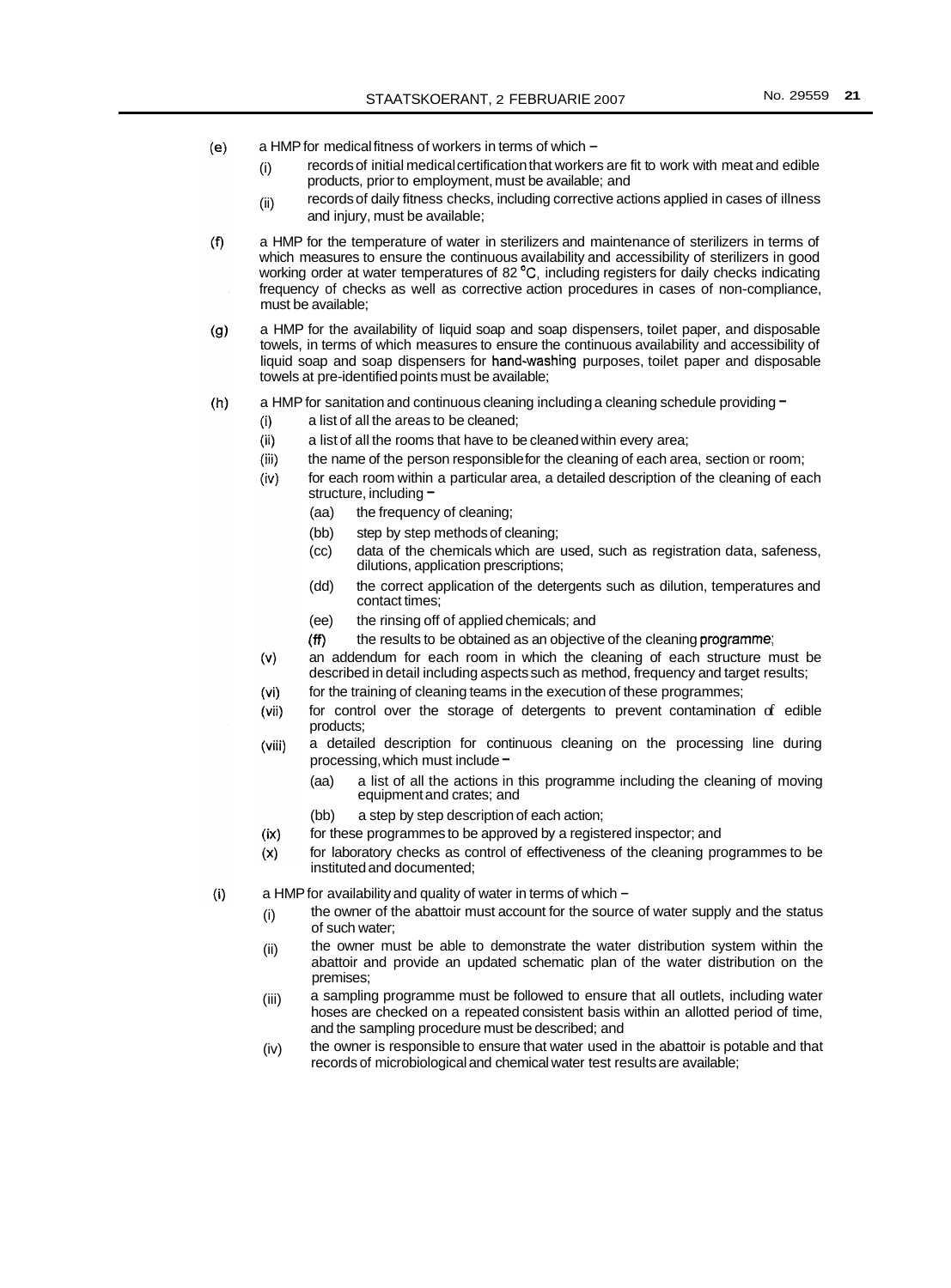- a HMP for vermin control in terms of which the owner of the abattoir must provide a written  $(i)$ control programme for each vermin type for approval by the provincial executive officer, and such programme must include -
	- (i) schematic drawings indicating the position of bait stations;
	- (ii) a poison register, including specifications for the use of different poisons; and
	- (iii) training programmes for persons working with poisons;
- a HMP for waste disposal, including condemned material, in terms of which  $=$  $(k)$ 
	- (i) the owner of the abattoir must provide a written control programme for the removal of each different category of waste material including general refuse removal for approval by the provincial executive officer; and
	- security arrangements to prevent condemned material from entering the food chain must be described; (ii)
- a HMP for in contact wrapping and packing materials in terms of which - $(1)$ 
	- the owner of the abattoir must provide a written control programme addressing the suitability as well as the storage and handling of all in contact wrapping and packing material; (i)
	- measures to prevent contamination in store rooms must be provided; and (ii)
	- measures to prevent contamination of wrapping materials must be provided; (iii)
- $(m)$ a HMP for maintenance, providing for the owner of the abattoir to provide a document addressing the routine maintenance of all equipment and structures; and
- $(n)$ a HMP for thermo control in terms of which  $$ 
	- a plan must be provided that indicates the layout of all the chillers, freezers and  $(i)$ processing rooms where temperature control of the rooms is required including -
		- (aa) each temperature controlled room or area;
		- (bb) the number of the room or area;
		- (cc) the temperature requirement of each room; and
		- (dd) the throughput of each room;
	- $(ii)$ each room must be equipped with a recording thermograph, or equivalent means of monitoring and recording must be used, that indicates the temperature measurements in the room on a continuous basis;
	- $(iii)$ the graphs or data must provide the actual time and temperature as well as the correct date;
	- annual calibration and certification to this effect must be available;  $(iv)$
	- records in respect of regular testing of digital thermographs and meters against a (v) certified fluid in glass thermometer, done by the owner, must be available;
	- placing of the thermo-sensors within a room must be representative of the  $(vi)$ temperature in that room;
	- if a centralized computer system is used for this purpose all the relevant  $(vii)$ temperatures must be recorded on an ongoing basis at least every 30 minutes;
	- the temperature status of every room must be checked at least every 12 hours by  $(viii)$ the owner to ensure maintenance of temperatures and all deviations must be accounted for;
	- $(ix)$ checks by the owner must be recorded on the temperature control records;
	- any deviations from the required temperature must receive immediate corrective  $(x)$ attention;
	- the hygiene manager must be notified immediately in everj case where a  $(x<sub>i</sub>)$ temperature breakdown has occurred;
	- records must be available for inspection by the national executive officer or  $(xii)$ provincial executive officer; and
	- the hygiene manager must indicate daily control checks by way of signature on the  $(xiii)$ records.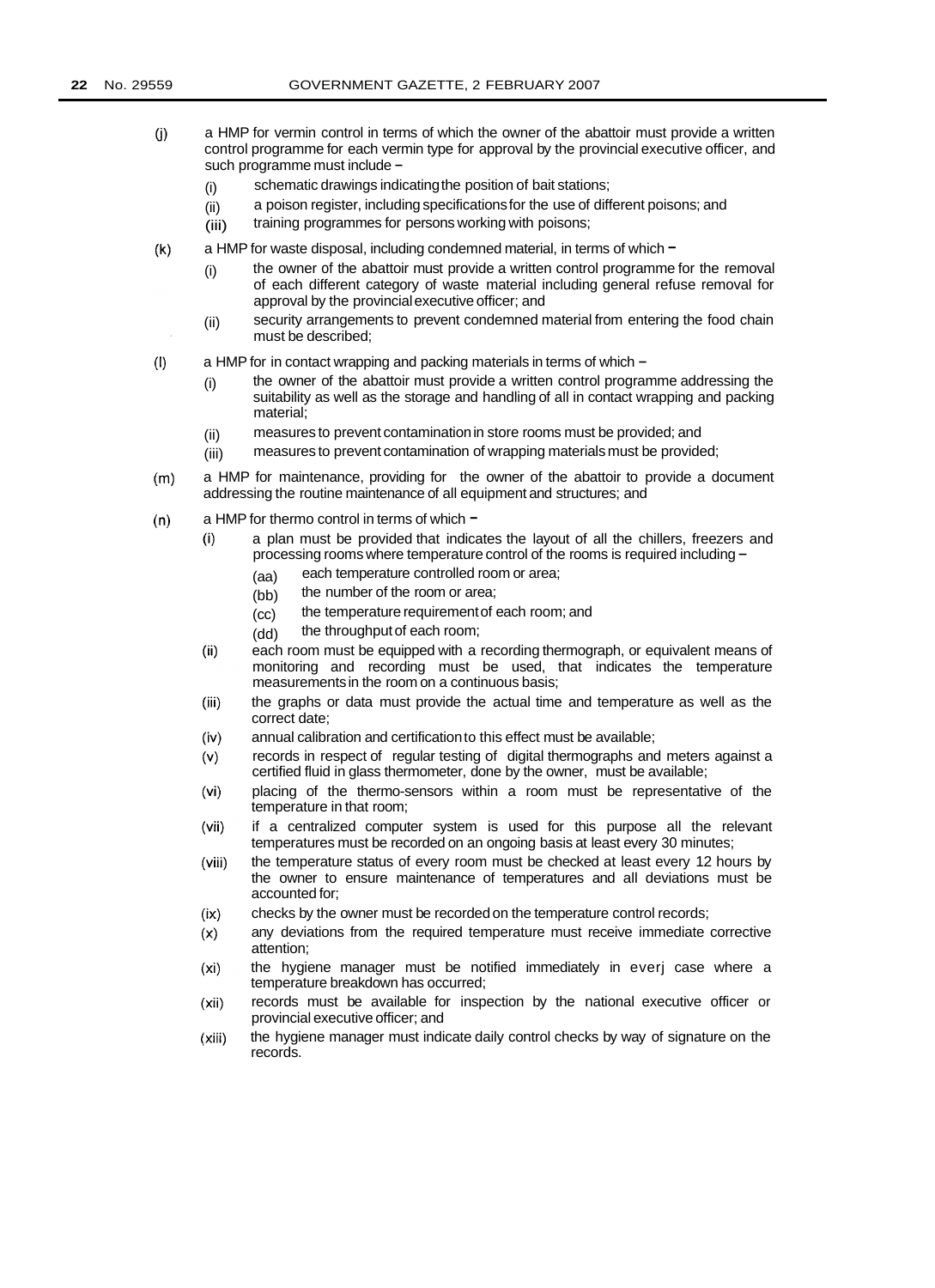#### **PART IV**

#### **HYGIENE REQUIREMENTS FOR PERSONS ENTERING ABATTOIRS**   $[Section 11(1)(f)]$

#### *Visitors entering an abattoir*

58. issued, by the owner, with clean suitable protective clothing complying to sub regulation 61(1). All persons entering an abattoir including management, visitors and maintenance personnel must be

#### *Medical records of employees*

- 59. (1) Before employment at an abattoir or its cutting plant, medical certification must confirm that a person is -
	- (a) healthy and physically able to work as a meat handler: and
	- (b) not a carrier of, or suffering from, a communicable disease.
	- all medical records pertaining to medical examinations and daily fitness checks must be available to the provincial executive officer or the registered inspector. **(2)**

#### *Health checks*

- 60. The owner must ensure that all personnel  $=$ 
	- (a) are examined daily, before starting work, for adverse health conditions such as suppurating abscesses, sores, cuts and abrasions which may pose a food safety risk, and persons So affected may not work with edible products unless such conditions are covered with a firmly secured waterproof dressing so that the risk of contamination is excluded; and
	- who were ill for three days or longer, present medical certificates to indicate that they are now fit to handle foodstuffs. (b)

#### *Protective clothing*

- Protective clothing must be light coloured, clean, in good repair and must include safety hats, 61.  $(1)$ hair nets, beard nets, head and shoulder capes, white gumboots and safety boots compliant with hygiene requirements and waterproof aprons as required by the work situation.
	- At the start of each working day or shift, the owner must provide personnel with protective  $(2)$ clothing.
	- $(3)$ The owner must ensure that such clean protective clothing is stored and handled so that it does not make contact with private clothes.
	- $(4)$ Private clothes must be kept in a locker that is reserved for that purpose only.
	- $(5)$ Protective clothing must be changed or cleaned when it becomes contaminated by obnoxious matter or becomes dirty.
	- $(6)$ The workers in the clean and dirty areas must wear distinctive protective clothing, respectively.
	- $(7)$ Protective clothing must completely cover all personal clothing.
	- $(8)$ Personnel may change into protective clothing only in appropriate change rooms and items of protective clothing left in the abattoir working areas may only be placed or hung in areas designated for these items.
	- Personnel may not sit or lie on the ground in their protective clothing during rest periods and  $(9)$ may never wear protective clothing outside the premises.
	- $(10)$ The abattoir owner must provide laundry facilities or make use of a laundry service and personnel must not be allowed to take protective clothing home to be washed.

#### **Injuries**

- 62. All cuts and minor injuries must be covered with a durable waterproof dressing, surgical  $(1)$ gloves or rubber finger guards.
	- Personnel must immediately report any injury to the owner.  $(2)$

#### *Showering and washing of hands*

- **63.** Personnel who handle foodstuffs must
	- (a) shower before assuming duties; and
	- (b) wash hands and forearms with a liquid germicidal soap and running water immediately after they become soiled or after having used a toilet or when entering a working area.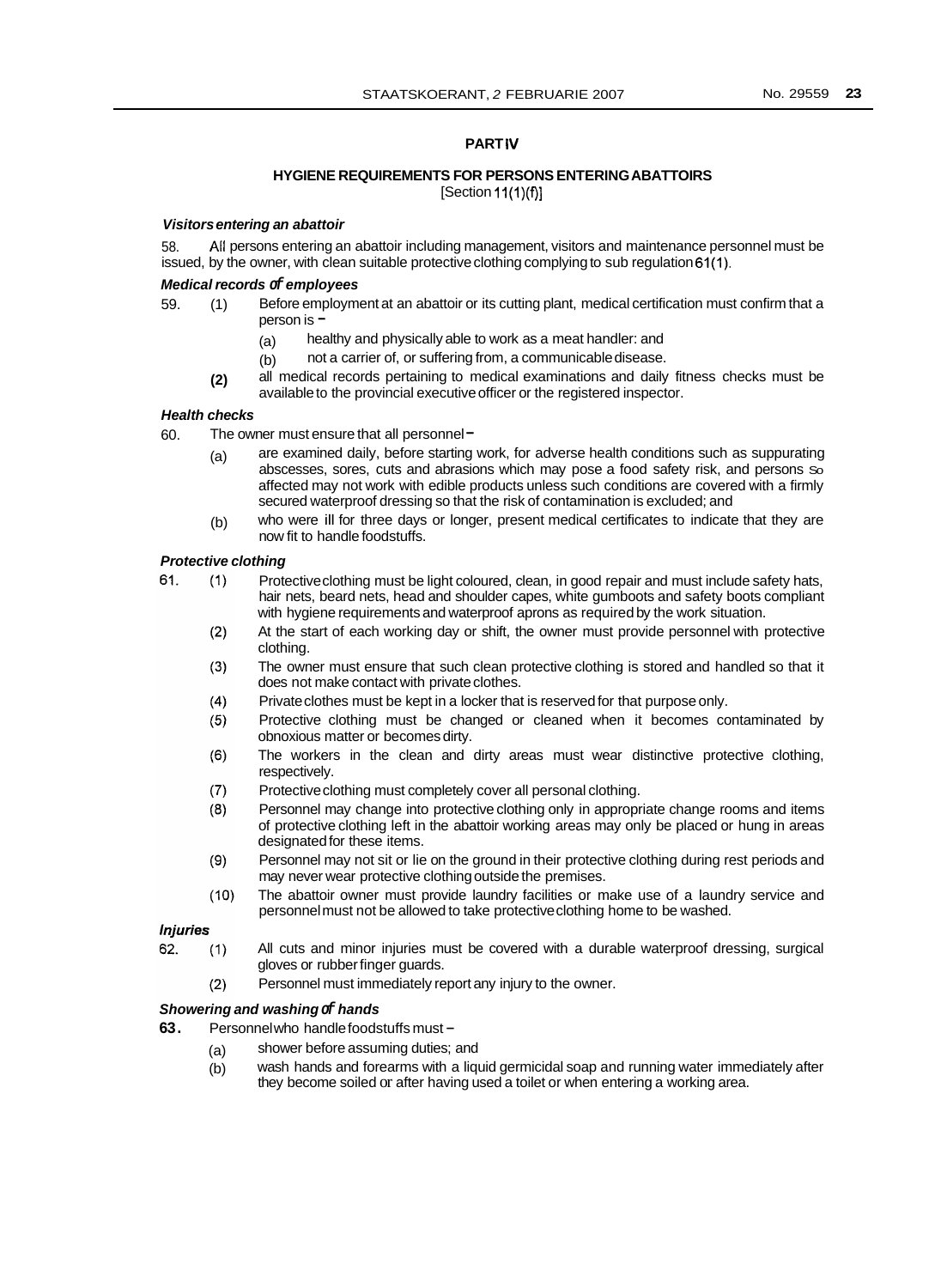#### *Prohibitions*

- 64. (1) Jewellery, including traditional objects, may not be worn in an area where edible products are handled.
	- *(2)*  Fingernails must be short, clean and free of nail varnish.
	- (3) Eating, drinking or using or handling tobacco are not allowed in any area where meat is handled.
	- **(4)**  Drugs, liquor or any intoxicating substance may not be brought into any part of the premises and a drugged or intoxicated person may not be allowed to enter any part of a meat handling plant.
	- Personnel must refrain from any contaminatory actions. (5)

#### *Training*

All personnel must be trained in hygiene procedures and personal hygiene matters by the owner, 65. and training records must be kept.

#### **PART V**

#### **HUMANE TREATMENT OF OSTRICHES AND SLAUGHTER PROCESS**  [Section 11 (1)(h)]

#### *Requirements for vehicles*

66. (1) To transport ostriches for slaughter at an abattoir  $=$ 

- (a) the floors of the vehicle  $-$ 
	- (i) must be solid without openings between different decks that could cause contamination of birds on a lower deck; and
	- (ii) must be non absorbent and slip free;
- **(b)** sides and partitions
	- (i) are solid to prevent birds from attempting to jump off the vehicle; and
	- (ii) partitions must be installed at every 3 m of loading space if the truck is
	- ventilation in the vehicle must be ensured; and longer than 4m;
- the loading space may not  $=$ (c) (d)
	- (i) have sharp angles, corners, protrusions or holes that may injure birds; or
	- (ii) have loose objects stored between birds.
- *(2)*  Minimum required floor space per ostrich on a vehicle is 0.5 **m2** .

#### *Vehicle Hygiene*

67. in a clean and hygienic condition. The owner of a vehicle must ensure that the vehicle used to transport ostriches to an abattoir is kept

#### *Offloading*

- 68. (1) Ostriches arriving at an abattoir must be offloaded immediately by trained personnel.
- (2) injury. Birds must be offloaded in a calm manner to avoid unnecessary excitement, fear, stress and
	- *(3)*  Birds may not be picked up or dragged by the necks, wings or feathers during off loading.

#### *Rest Periods*

69. that they are rested, they may **be** slaughtered on the day of arrival. Ostriches must rest overnight in lairages before slaughtering, but if a registered inspector is satisfied

*Lairaging* [Also see regulation 20; 21; 221

- 70. (1) Ostriches awaiting slaughter must be held in lairages and pens.
	- (2) Lairages must be cleaned after each batch of birds has been removed.
	- (3) Clean drinking water must be available at all times for birds awaiting slaughter.
	- (4) Birds may not be kept in a lairage or pen for longer than 48 hours.
	- (5) Ostriches kept in lairages and pens for longer than **24** hours, must be fed.
	- (6) Where birds are fed in a lairage or pen, feed may only be placed in a feed trough.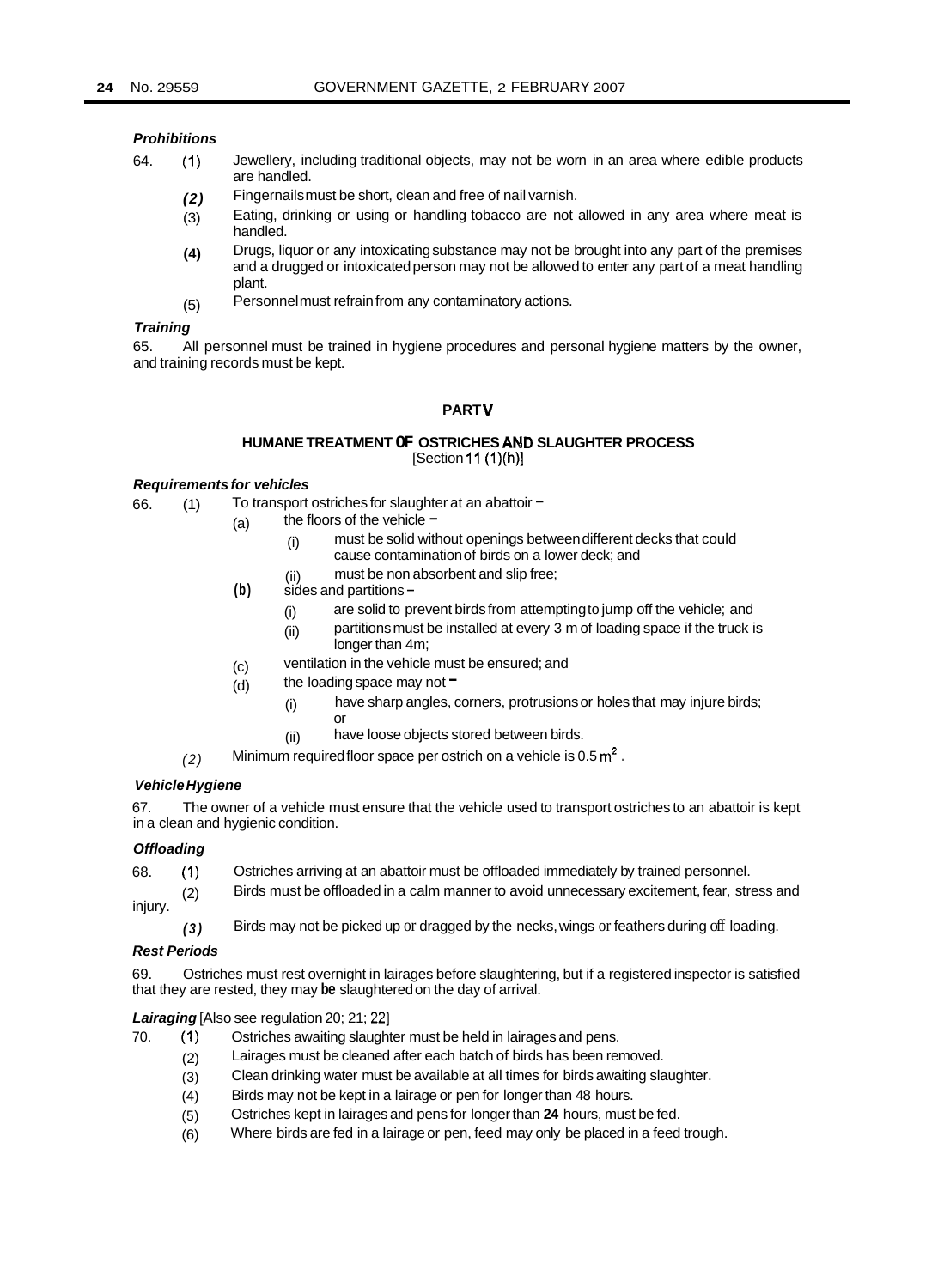*Herding* [See also regulations 23; 24]

71. humanely, without hitting or shouting. **All** movement in lairages, pens, passages and crushes must be handled calmly and

#### *Emergency slaughter*

- 72. *(I)*  Birds injured during transportation, off-loading or lairaging must be slaughtered without delay to prevent further suffering by the bird.
	- (2) Birds which are injured and cannot walk must be shot and bled where it is situated, on the vehicle or in the lairage and transported to the emergency slaughter area.

#### */solation* [See also regulation 20(m)]

73. Birds suspected of suffering from a condition that may render the meat unsafe for human and animal consumption must be isolated in a separate area and a crush-pen must be provided for further examination by a registered inspector, who is a veterinarian, for approval prior to slaughter.

#### **Stunning** [See also regulation 25]

74. regulation 75, before doing the bleeding incision. **At** an abattoir ostriches must be rendered unconscious by a method of stunning referred to in

#### *Methods of stunning*

- 75. (I) Ostriches may be stunned at an abattoir by the electrical method, subject to the conditions that -
	- (a) the abattoir owner must ensure that the electrical stunning apparatus is in a good state of repair and is used according to the methods approved by the national executive officer;
	- the terminals must be applied to the head of the bird in such a manner that the current passes through the brain; and (b)
	- meters to monitor time, voltage and amperage used during stunning must be provided to assure that the manufacturers recommendations are adhered to; or (c)
	- any other method approved by the provincial executive officer. (d)
	- The rate of stunning must be controlled and be determined by the rate of bleeding and (2) The rate<br>dressing.

#### *Bleeding*

- *76.* (1) **A** bird must be shackled, hoisted and bled within 60 seconds after stunning
	- (a) in a hanging position; or
	- (b) in a horizontal position, provided that the bird is brought into the hanging position immediately after the bleeding incision is made.
	- A bird must be bled by severing the jugular veins and carotid arteries on both sides of the neck using a sharp knife or, by sticking and severing the anterior vena cava or aorta at the base of the heart. (2)
	- A separate clean and sterilised knife must be used to bleed each bird. (3)

#### *Bleeding times*

Bleeding is done over a bleeding trough for at least 6 minutes. *77.* 

#### *Defeathering*

- Defeathering must be done immediately after bleeding ensuring that -78
	- (a) feathers may not be dropped onto the floor but must be put into containers, especially for this purpose, or into a chute leading to a feather holding room;
	- (b) personnel wear dust masks;
	- (c) a ventilation system or extractor fan providing a positive airflow from clean to dirty, must be operational during defeathering and must prove effective in preventing feather dust from moving into the dressing area and
	- the hatch between the defeathering area and the dressing area must be kept closed except when carcasses are moved through to the dressing area. (d)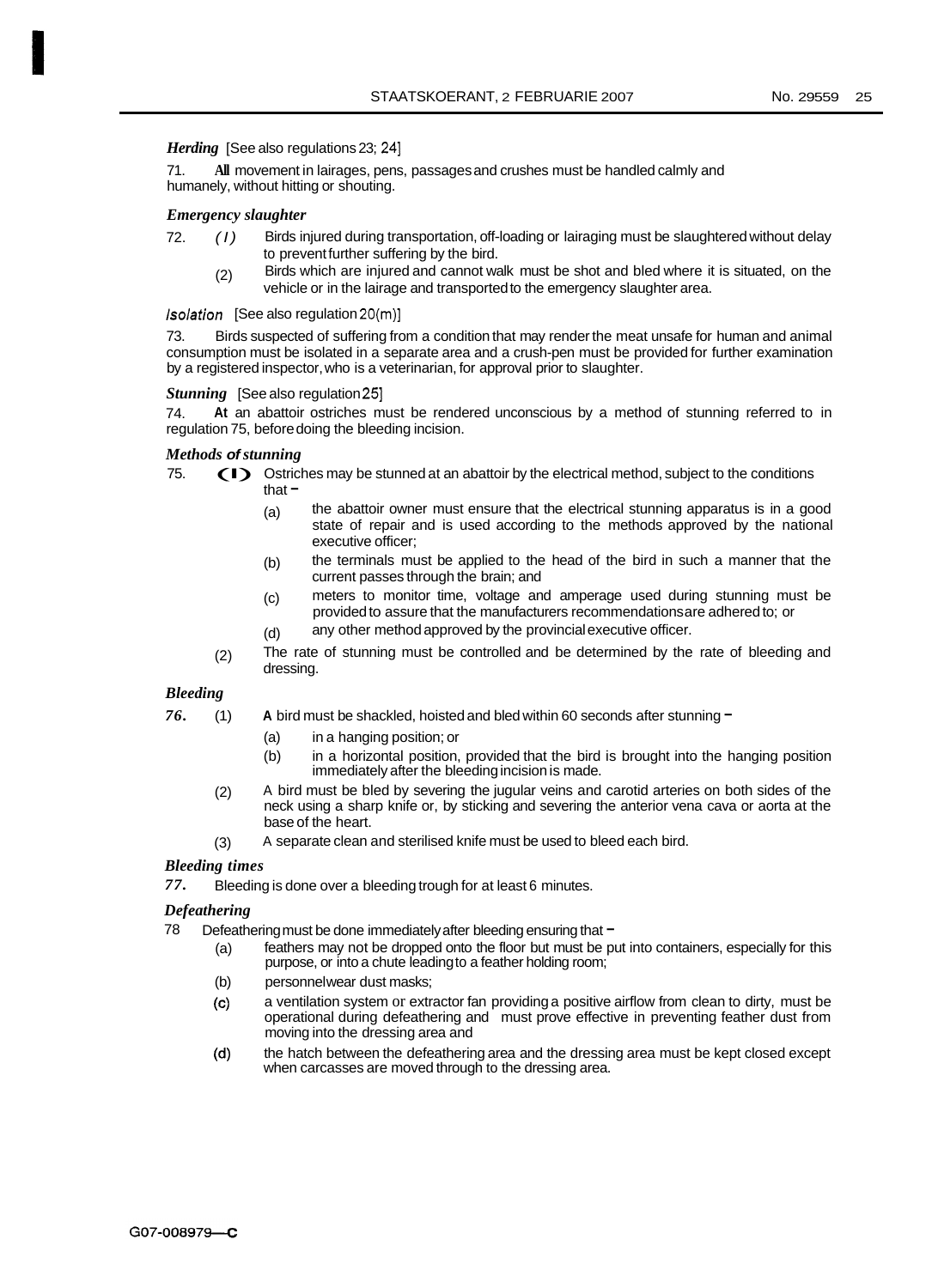#### *Flaying and evisceration*

- 79. Dressing must commence without delay after defeathering by making opening  $(1)$ incision lines on a hide or skin with a clean sterile hand knife from the inside to the outside only (spear cuts), but a mechanical flaying knife may not be used for this purpose.
	- $(2)$ Reproductive organs and any part not utilised commercially must be handled as condemned material and placed in appropriate containers.
	- All flaying and evisceration equipment making contact with meat must be sterilized after use  $(3)$ on each carcass.
	- $(4)$ During flaying and evisceration of a carcass, contact of the exposed meat with platforms, walls, floor, outer surface of the skin or hide and soiled equipment or other material must be avoided at all times.
	- Contamination of the carcass, meat or organs with intestinal contents or urine during  $(5)$ evisceration must be avoided and where contamination does occur, it must be cut away under the supervision of a registered inspector and not washed off with water.
	- Evisceration must be done immediately after flaying in such a way that  $(6)$ 
		- (a) no organs are damaged causing contamination of the carcass;
		- (b) the airsacs are not damaged before meat inspection; and
		- (c) the thoracic cavity is stripped clean of lungs and other organs after meat inspection unless the carcass, after removal of the legs and other parts, will not be used for human consumption.
	- All organs and viscera must be made available for meat inspection and must be identifiable  $(7)$ with the carcass of origin.
	- Carcasses may not be cleaned, wiped or dried with a brush, cloth or any other such  $(8)$ implement.
	- The intestines may not be separated from the gizzard during evisceration.  $(9)$
	- $(10)$ The gizzard or intestines may not be opened in the slaughter area.

- *Final washing*  80. (I) A carcass may be washed with running water under moderate pressure to remove bone chips and to wash off blood after completion of meat inspection.
	- (2) **No** person may apply to any carcass, meat or animal product any insecticide or antibiotic substance, or any substance which is intended to prevent the spoilage of the carcass, meat or animal product by inhibiting the activities of insects, or by preventing the development of bacteria or moulds, or for any purpose whatsoever, provided that this does not apply to a substance which complies with the requirements of the Foodstuffs, Cosmetics and Disinfectants Act, 1972 (Act No. **54** of 1972), at levels not harmful or injurious to health and is approved per protocol by the provincial executive officer.

#### *Removal of legs and neck*

- 81. (1) The legs and neck may be removed from carcasses before chilling but any further portioning or cutting must be done in a room or facility designed for further portioning, cutting or deboning.
	- If no use exists for carcasses after the legs and neck have been removed, it may be placed in a refrigerated holding room before dispatching to a rendering plant, but if such carcasses are removed on a continuous basis from the premises, a refrigerated holding room is not required. (2)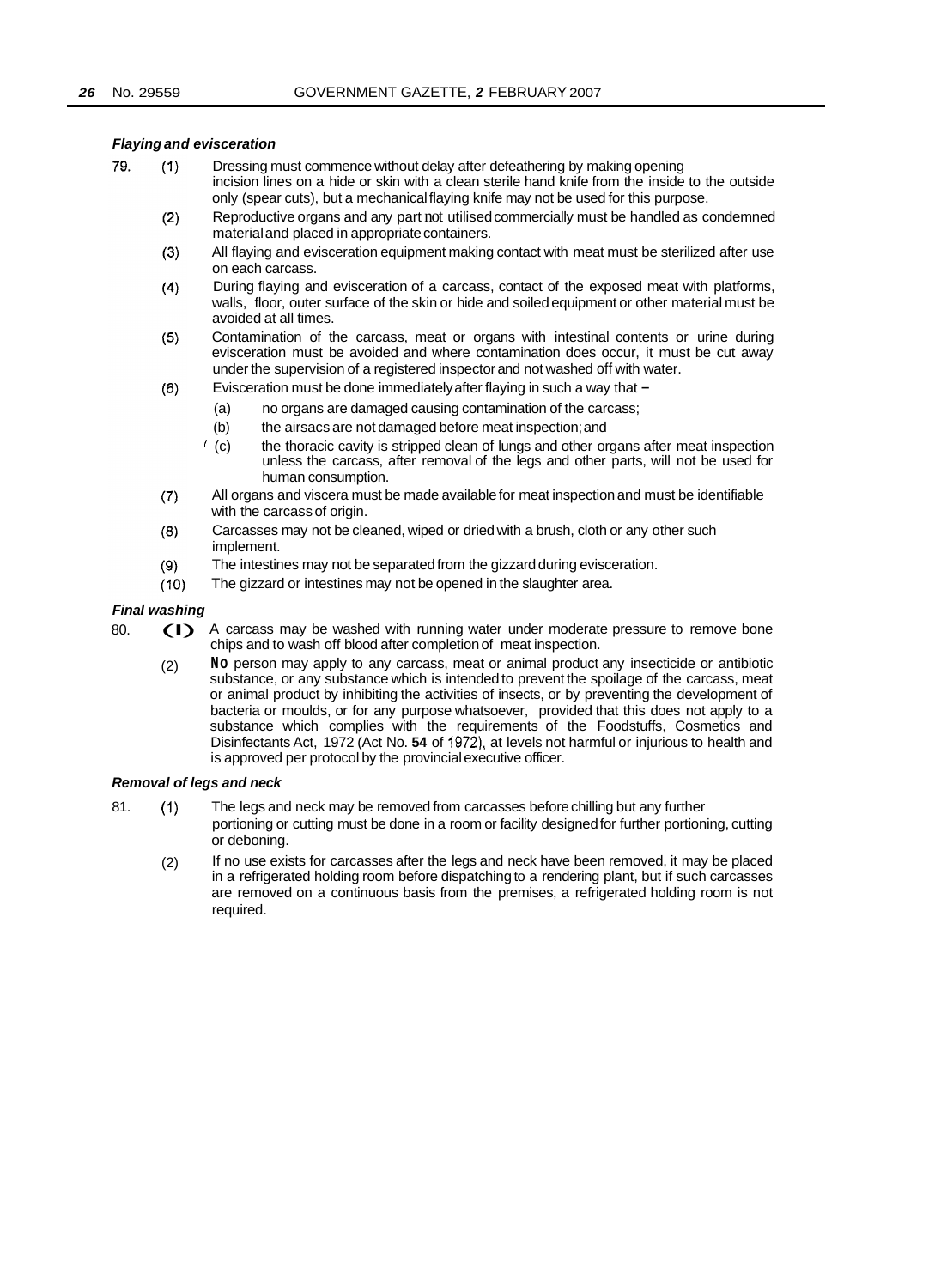#### *PART VI*

# *MEAT INSPECTIONS*

 $[Section 11(1)(j)]$ 

#### *A. Ante* **mortem** *inspection*

### *Ante mortem inspections*

- 82.  $(1)$  A registered inspector doing ante mortem inspection at a  $=$ 
	- (a) rural abattoir, must be at least a meat inspector or, provided exemption has been granted by the provincial executive officer, a meat examiner;
	- (b) low and high throughput abattoir, must at least be a meat inspector.
	- A declaration of health and origin must be provided for all ostriches by the owner of the slaughter stock and recorded by the abattoir owner and such health declaration must contain the following information - (2)
		- (a) date of delivery;
		- (b) name and address of owner or farm;
		- (c) number of ostriches;
		- (d) health status of the herd(s) including mortality rate; and
		- (e) medication, if given as well as withdrawal periods and dates.
	- An ostrich must be inspected on the day of arrival at the abattoir, and the inspection must be repeated on the day of slaughter if the slaughter is not done within 24 hours of arrival. (3)
	- There must be a standard procedure at an abattoir to convey the information acquired in the lairages to the registered inspectors in the meat inspection area, and a method of marking specific birds for the attention of a registered inspector should be in place. (4)

#### *Further inspections and findings*

*83.* (1) (a) All ostriches that in the opinion of a registered inspector, who is not a veterinarian, doing ante mortem inspection as described in regulation 82, are not fit for slaughter must be examined by a veterinarian who is a registered inspector

- (b) The veterinarian, must decide whether such birds may be slaughtered, provisionally slaughtered or disposed of;
- If the veterinarian decides that a bird mentioned in sub regulation  $(1)(a)$  may be slaughtered or provisionally slaughtered, the carcass *of* such bird is subject to secondary meat inspection in terms of regulation 93. (2)
- An ostrich may not be slaughtered if it is suspected that a forbidden substance has  $-$ (3)
	- (a) been administered to it;
	- (b) been implanted in it;
	- (c) contaminated it; or
	- (d) been eaten by it.

#### *Handling of dead ostriches*

- All "dead on arrival" and "dead in pen" birds must be disposed of as condemned material in terms of Part VIII. **84.** (1)
	- No dead or dying ostrich may be brought into the abattoir premises, unless it is part of a consignment of healthy birds, or may be removed from the abattoir premises. (2)
	- No carcass or part thereof that has been condemned may be brought into any part of the abattoir containing edible products. (3)
	- It is the owner's choice to have a post mortem inspection done except where required by a registered inspector or where a controlled disease under the Animal Diseases Act, 1984 (Act No. 35 of 1984), is suspected in which case a state veterinarian must be notified. (4)
	- The place and method of flaying dead birds for the purpose of regaining skins must be done according to a protocol approved by the provincial executive officer. **(5)**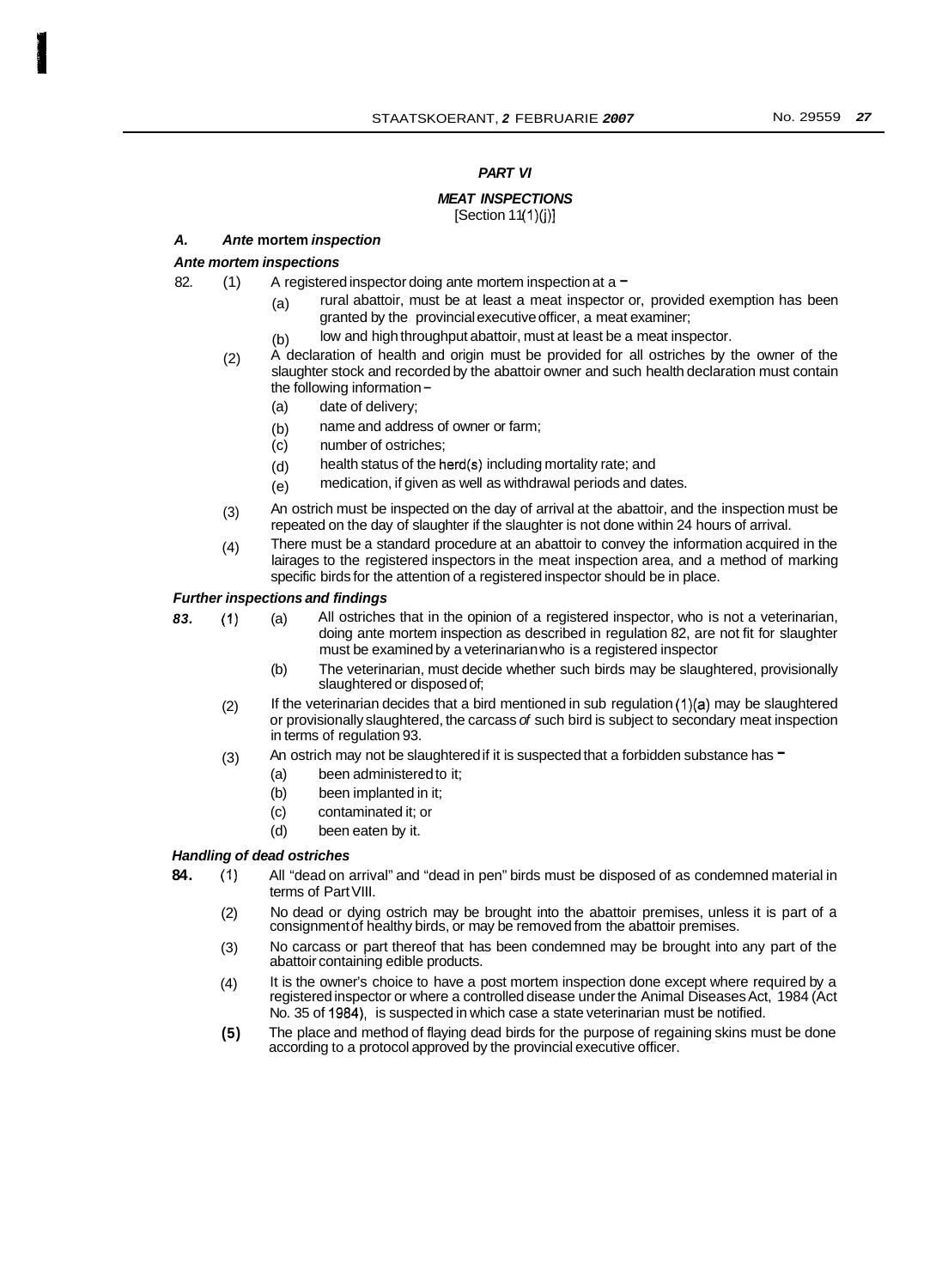#### *Quarantin e*

- *85.* (1) All birds suffering from a controlled disease contemplated in the Animal Diseases Act, 1984 (Act No. 35 of 1984), must be moved to the abattoir under cover *of* a "red cross" permit issued by a state veterinarian at the farm and the arrival of the consignment at the abattoir must be confirmed to such state veterinarian.
	- If a bird is suffering from or is suspected of suffering from a controlled disease contemplated in the Animal Diseases Act, 1984 (Act No. 35 of 1984), or if any bird has tested positive on the farm and is not accompanied by a "red cross" permit, a state veterinarian of the Provincial Directorate: Veterinary Services, in whose area the abattoir is situated, must be notified immediately. **(2)**
	- In the event of an abattoir being declared a prohibited or restricted area under the Animal Diseases Act, 1984 (Act No. 35 of **1984),** the provincial executive officer may instruct the owner to slaughter a bird under conditions laid down by that officer. **(3)**
	- Vehicles that transported birds suffering from a controlled disease must be washed and disinfected as determined by a state veterinarian before leaving the abattoir premises. (4)

#### *Guidehes*

86. executive officer regarding ante-mortem inspections. A registered inspector must acquaint him or her-self of all further guidelines issued by the national

#### **B.** *Primary meat inspections*

#### *Provisions for meat inspection personnel*

87. The provincial executive officer may determine the number of meat inspectors or meat examiners required in an abattoir after having considered the abattoir design, number of inspection stations, line speed, structural and managerial aspects.

#### *General*

- *88.* **(1)**  All relevant information, including ante mortem and health records, must be taken into consideration when doing meat inspection.
	- **(2)**  No carcass, part thereof, rough or red offal may be sold or dispatched from an abattoir unless inspected and approved by a registered inspector and marked with the "PASSED" mark, as contemplated in Part VII.
	- A person may not remove, cut or debone any carcass or meat prior to inspection. (3)
	- A person may not remove any sign or evidence of any disease, condition, contamination or soiling by washing, trimming or any other manner prior to meat inspection, unless it is done under the supervision of a registered inspector. (4)
	- Any carcass, meat or viscera which, in the opinion of the registered inspector, is not fit for human or animal consumption must be detained for secondary inspection. (5)
	- Heads, feet, rough and red offal must be identifiable, to the satisfaction of the registered inspector, with the carcass of origin until meat inspection has been done. (6)
	- A registered inspector must acquaint him or her-self of all further guidelines issued by the national executive officer regarding primary meat inspections. (7)

#### *lnspection of ostrich carcasses*

- 89. (1) The registered inspector must inspect a carcass by means of observation, palpation, smell and, where necessary incision and must take into consideration -
	- (a) its state of nutrition;<br>(b) its colour;
	- $(b)$  its colour;<br>(c) its odour:
	- (c) its odour;<br>(d) its symme
	- its symmetry;
	- the efficiency of its bleeding;
	- (e) the efficiency of its i<br>(9) any contamination;
	- (9) its pathological conditions;
	- (h) any parasitic infestation;
	- (i) any injection marks;
	- (j) any bruising and injuries;
	- (k) any abnormalities of muscles, bones, tendons, joints or other tissues; and
	- (I) the age and sex of the bird from which it was derived.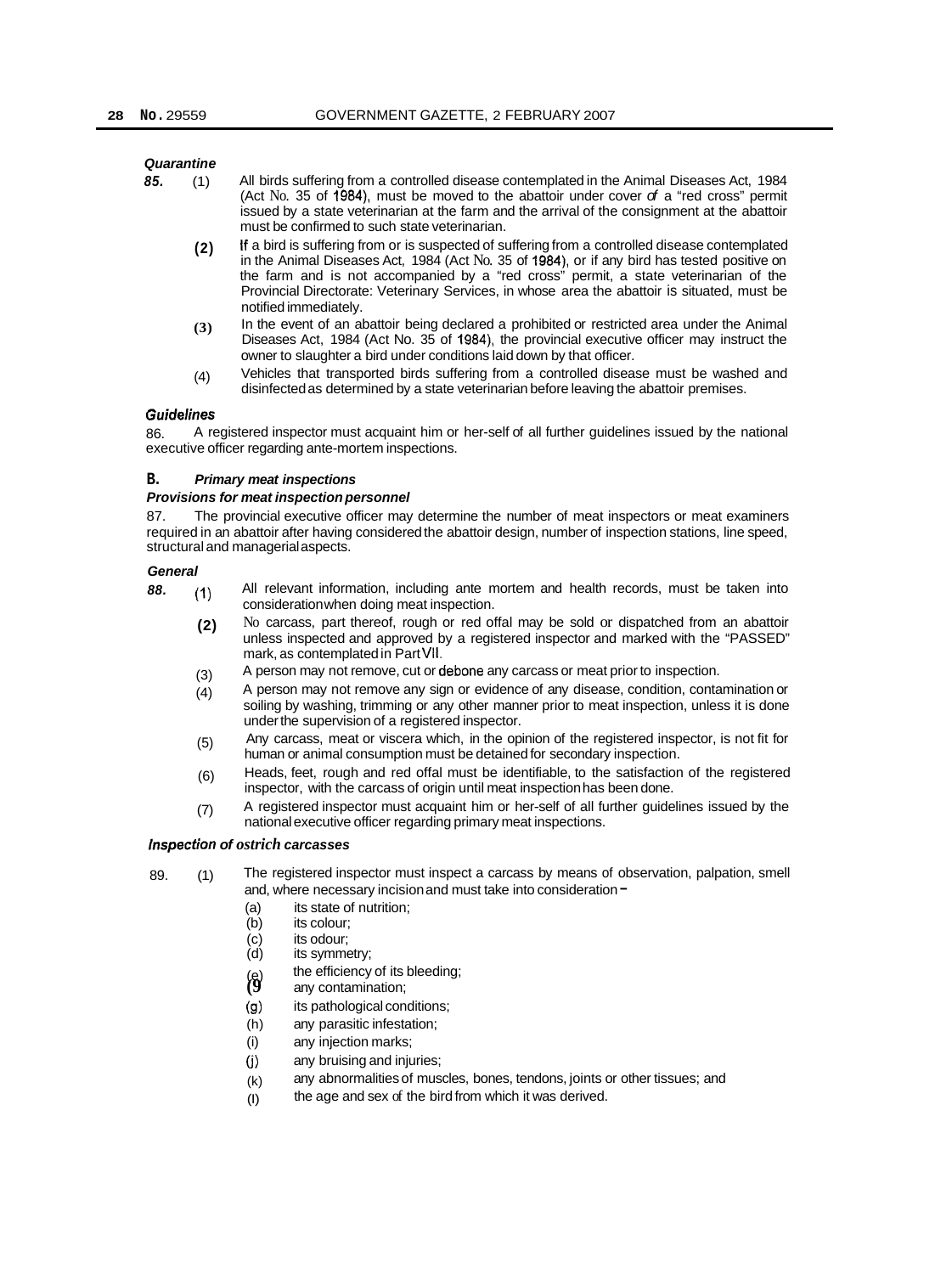- (2) Inspection of the ostrich carcass and organs must be done by  $=$ 
	- (a) inspection of the exterior as well as the interior of the airsacs by incising;
	- **(b)**  incision of the lungs parallel to the main axes.
	- (c) visual inspection of the trachea and oesophagus.
	- (d) visual inspection of the pericardium and the heart, the latter being incised lengthwise so as to open the ventricles.
	- (e) visual inspection and palpation of the liver and an incision across the bile ducts;
	- **(9**  visual inspection of the gastro-intestinal tract.
	- (9) visual inspection and, if necessary, incision of the spleen.
	- (h) visual inspection and incision of the kidneys.
	- (i) visual inspection of the peritoneum.
	- (j) visual inspection of the genital organs.
	- **(k)**  visual inspection of the muscle surfaces and exposed joint surfaces.

#### *Inspection of heads*

 $90^{\circ}$ and is not destined for human consumption, this inspection need not be done. The head must be examined by observation except if heads are removed before the inspection point

#### *Inspection of feet and wing tips*

91. point and is not destined for human consumption, this inspection need not be done. The feet and wing tips must be examined by observation except if removed before the inspection

#### **C. SECONDARY MEAT INSPECTIONS**

#### *General*

- 92. (1) Suspect carcasses found during primary meat inspections in terms of sub part B, must be marked "detained and must be subjected to secondary meat inspection by a registered inspector who is a veterinarian.
	- A secondary inspection, on a carcass must reveal the -**(2)** 
		- (a) age and sex;
		- (b) clotting and staining characteristics of the blood;
		- (c) organ or part of the carcass affected;
		- (d) condition or disease and the probable cause thereof;
		- (e) judgement and the motivation therefore where applicable.
	- Depending on the said finding, the carcass, organ or meat may be  $=$ **(3)** 
		- (a) passed;
		- (b) conditionally passed, subject to treatment;
		- (c) partially passed by removing the condemned part; or
		- (d) totally condemned.
	- Where a carcass is not passed, the owner may request a written certificate. (4)

#### *Emergency slaughtered ostriches*

- The meat of ostriches which were referred to a registered veterinarian during ante mortem inspection, as contemplated in regulation 83, must be examined by the registered veterinarian who must pay particular attention to  $-$ 93. (1)
	- (a) carcass colour, blood content of intercostal veins and the small vessels beneath the serosa of the abdominal wall.
	- (b) loosen a leg to observe the exposed connective tissue and articular surface.
	- (c) the condition of the musculature and abnormal odours;
	- If regarded as necessary by the registered veterinarian, the carcass or meat must be submitted for laboratory examination in order to make a final decision. (2)

#### *Records*

94. The results of the ante mortem examination, primary meat inspection and secondary meat inspection must be recorded, and where zoonotic and controlled diseases, contemplated in the Animal Diseases Act, 1984 (Act **No.** 35 of 1984), are diagnosed, the local state veterinarian must be notified on the day of slaughter.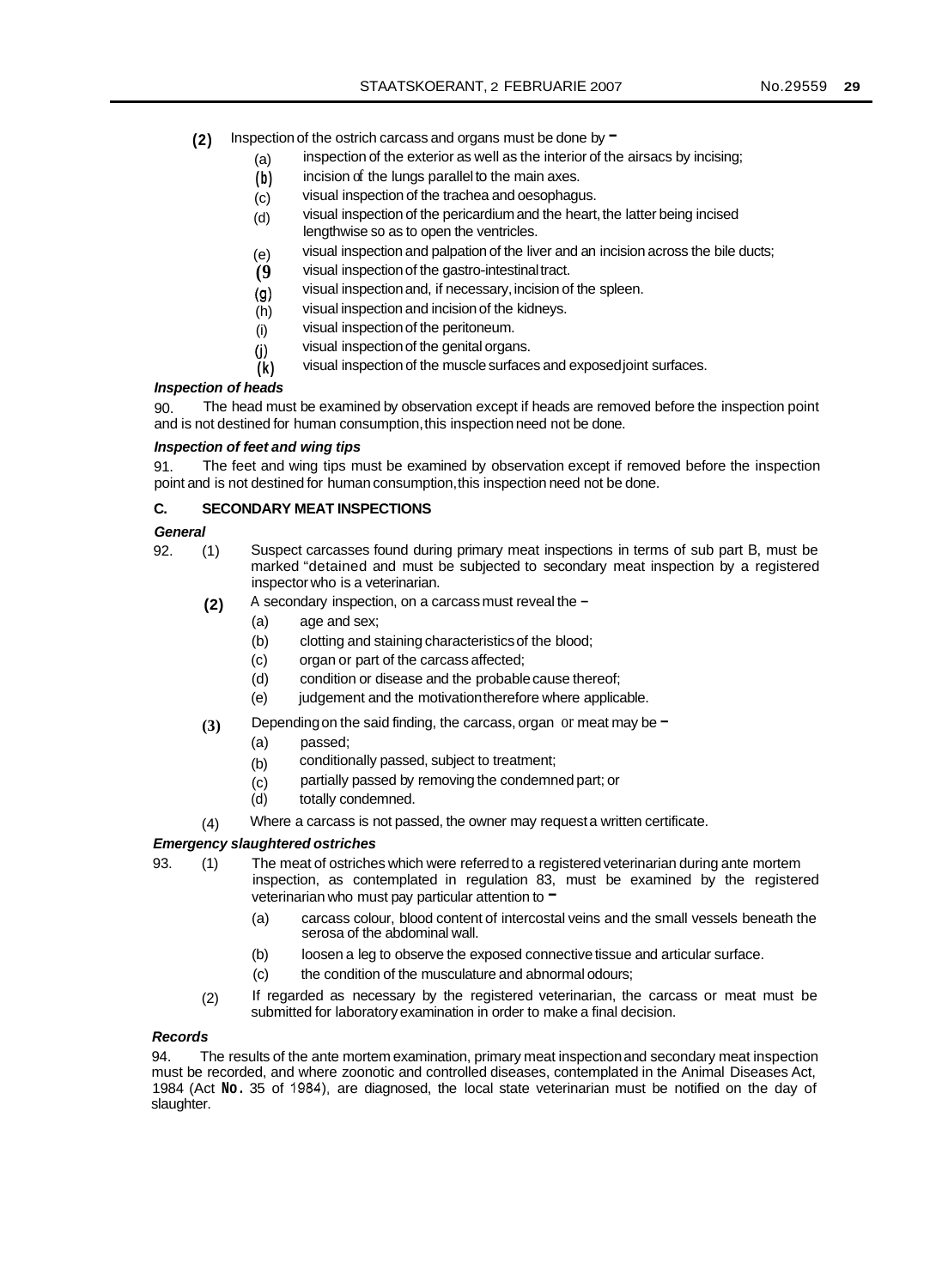#### *Guidelines*

95. issued by the national executive officer regarding secondary meat inspections. A registered inspector who is a veterinarian, must acquaint him or her-self of all further guidelines

#### **D. GENERAL REQUIREMENTS FOR PERSONS DOING MEAT INSPECTIONS**

#### *Required qualifications for other persons doing meat inspection at ostrich abattoirs*

96. section  $11(1)(d)$  of the Act are  $-$ The other duly qualified persons to perform meat inspection services as contemplated in

- (a) persons having an appropriate bio-scientific qualification as approved by the national executive officer; and
- (b) if required by the national executive officer, a certificate for Ostrich Examiners which is approved by the national executive officer and accredited by South African Qualifications Authority (SAQA).

#### *Registration as registered inspector with provincial executive officer*

97. must register with the provincial executive officer in order to perform these services at a specified abattoir. Persons contemplated in section  $11(1)(c)$  of the Act wishing to provide meat inspection services

#### **PART VI1**

#### **MARKS AND MARKING**

#### [Section 11(1) (m)]

#### *Specifications for stamps, marks and ink used*

- **98.** (1) All stamps used to mark any carcass or meat must be constructed of a non-toxic, non corrosive material and must be so constructed as to be readily cleanable.
	- (2) The following marks *of* approval are required:



- $(3)$ The stamps must contain:
	- (a) The abattoir registration number; and
	- (b) The wording shown in sub-regulation (2) which must be in at least two official languages, one of which must be English.
- $(4)$ The minimum sizes of stamps are 60 mm in diameter for the round mark shown in sub regulation (2).
- $(5)$ The letters on the stamps must be readable and may not be less than 8 mm high.
- $(6)$ Marks printed on wrapping material may be smaller than the sizes stated in sub-regulations (4) and (5) to suit particular circumstances provided they are approved by the provincial executive officer.
- $(7)$ A purple coloured ink is required where stamps are applied to carcasses or meat and must be manufactured of harmless, edible ingredients approved for use on foodstuffs as described in the Foodstuffs, Cosmetics and Disinfectants Act, 1972 (Act No. 54 of 1972).
- $(8)$ The mark of approval must be placed one on each side of the breast as well as on each thigh.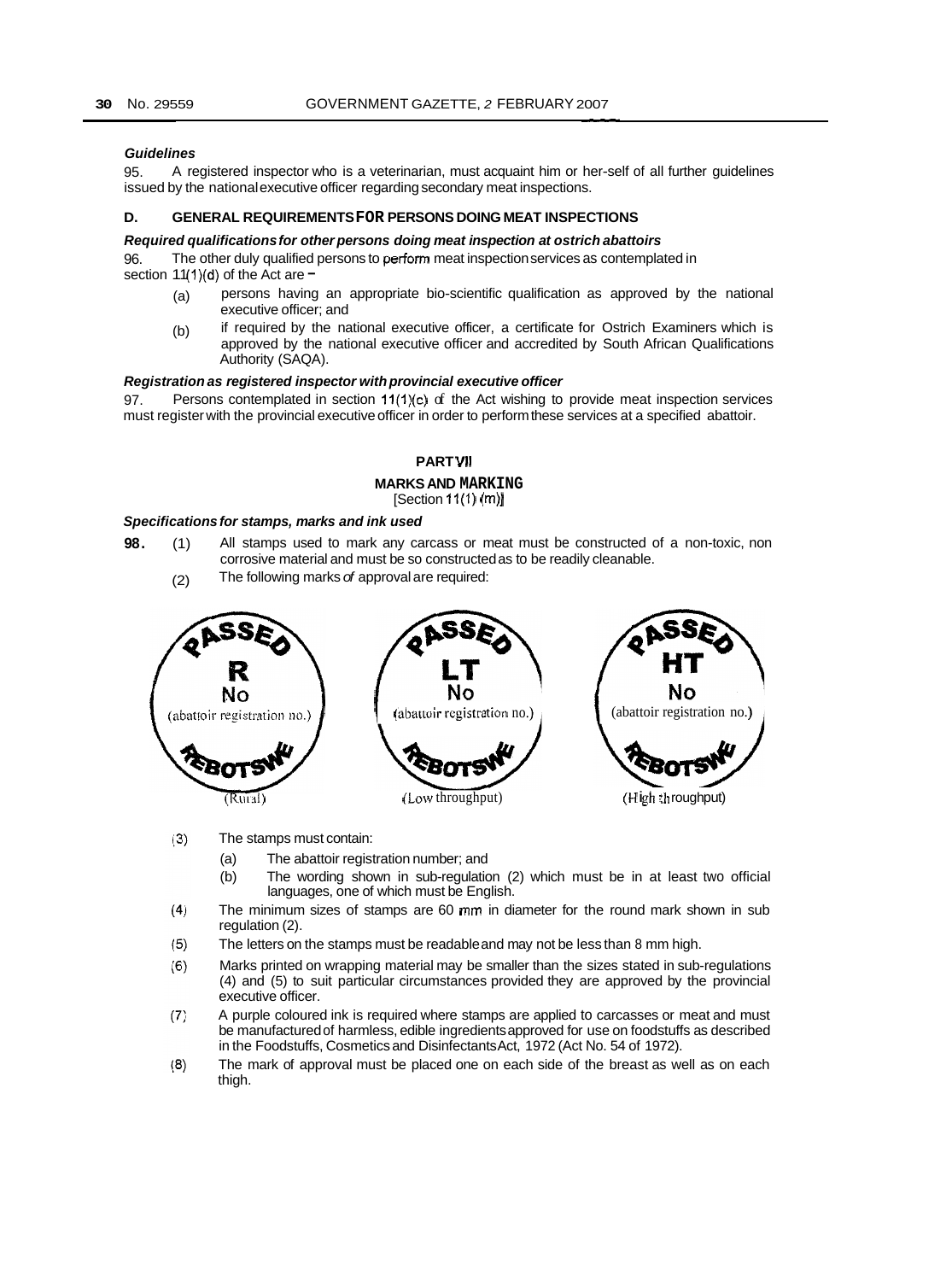#### *Wrapping, packing and labelling*

- 99. (1) All labels used on meat must -
	- (a) be printed on food grade paper or plastic printing material and treated in the same hygienic way as in contact wrapping material; and
	- (b) include the information required by regulation 98(3) as well as any other information required by the provincial executive officer.
	- Where products are individually wrapped, food grade wrapping material on which the mark of approval is printed or a label, printed with such mark, must be used and wrapping bearing the mark of approval may not be re-used after opening. **(2)**
	- In the case of bulk packing, containers or cartons must be clearly marked with a facsimile of the mark of approval clearly visible and of readable size. **(3)**
	- A container must be clearly marked on both ends with information required by the Agricultural Products Standards Act, 1990 (Act No.119 of 1990), as well as -**(4)** 
		- (a) the name, address and registration number of the establishments in which the meat was packed;
		- (b) the net weight of the contents;
		- (c) an accurate description of the contents;
		- (d) the date packaged or a code which enables the date of packaging to be determined; and
		- (e) directions regarding the temperature at which the product must be stored.

#### *Security of stamps*

- The stamp of approval must be kept and used under control of a registered inspector; 100. (1)
	- when not in use the stamp must be kept in safe custody to the approval of the registered inspector; and *(2)*
	- a stamp of approval must never be used at an abattoir where the abattoir number differs from the number on the stamp. (3)

# *Use of marking equipment*<br>101. **(I)** Marking equip

- Marking equipment must be cleaned and sterilized regularly during use.
	- Marking equipment must be kept hygienically, away from the floor and other dirty surfaces. (2)
	- Marks must be applied in such a manner that it is clearly legible on the carcass or meat. (3)

#### *General*

- No person may place a stamp of approval on, or remove such mark from any carcass, part thereof, meat or a wrapping, packing or container, except under the supervision of a registered inspector. 102. (1)
	- The registered inspector may at any time re-inspect a carcass or meat in an abattoir, notwithstanding that it may already have been passed for consumption and, if upon reinspection he or she is of the opinion that it is no longer fit for human or animal consumption, he or she must remove the stamp of approval by trimming, and such meat must be condemned. **(2)**

#### **PART Vlll**

#### **TREATMENT OF CONDEMNED MATERIAL**

 $[Section 11(1)(r)]$ 

#### *Handling of condemned material*

- 103. (I) Carcasses, portions thereof or any edible products in an abattoir, which cannot be passed for human or animal consumption, must be  $\overline{ }$ 
	- (a) portioned and placed in a theft proof container which has been clearly marked "CONDEMNED", in letters not less than I 0 cm high, or conspicuously marked with a stamp bearing the word "CONDEMNED", using green ink;
	- (b) kept in a holding area or a room or designated chiller provided for the purpose, except if removed on a continuous basis; and
	- (c) removed from the abattoir at the end of the working day or be secured in a designated chiller or freezer at an air temperature of not more than minus **2 "C.**
	- No person may remove a carcass, part thereof or any edible product which has been detained or condemned from an abattoir, except with the permission of a registered inspector who is a veterinarian and subject to such conditions as he or she may impose. **(2)**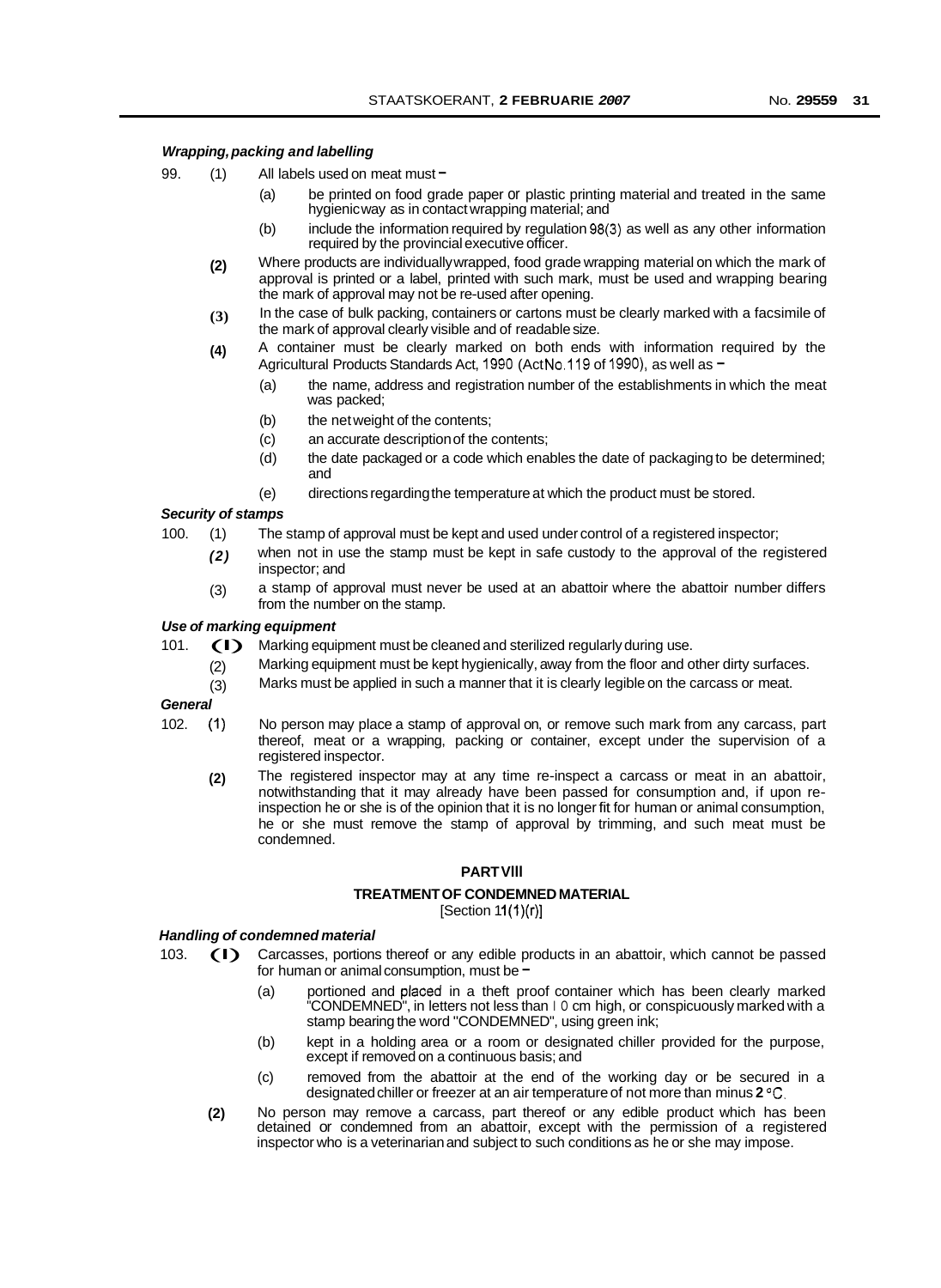**(3)** The abattoir owner is responsible for complying with the legal requirements or conditions relating to the safeguarding and disposal of any carcass, part thereof or any edible product which cannot be passed for human or animal consumption.

#### *Disposal of condemned material*

104. Any condemned material must be disposed of by  $=$ 

- (a) total incineration:
- **(b)** denaturing and burial of condemned material at a secure site, approved by the provincial executive officer and local government, by  $=$ 
	- **(i)** slashing and then spraying with, or immersion in, an obnoxious colorant approved for the purpose; and
	- (ii) burial and immediate covering to a depth of at least 60 cm and not less than **100** m from the abattoir, providing such material may not deleteriously affect the hygiene of the abattoir: or
- (c) processing at a registered sterilizing plant.
- (d) any other method for which a protocol has been approved by the provincial executive officer.

## **Requirements for sterilizing plants**

- **105.** (1) A sterilizing plant must comply with the general requirements for premises, structures and equipment set out in regulations 8 to 18.
	- (2) The premises of a sterilizing plant must be fenced and secured so as to prevent the entry of unauthorized persons, vehicles and animals, and must include-
		- (a) unclean areas, comprising the rooms in which material is received, stored *or*  prepared for sterilizing as well as the entrance to the sterilizing apparatus; and
		- (b) clean areas, comprising the rooms in which the sterilized material is dried, milled or otherwise prepared, packed, stored or dispatched.
	- **(3) A** solid wall must separate the unclean and clean areas, and there may be no direct contact between these areas.

#### *Unclean area*

- 106. (1) Material of animal origin may only be received in the unclean area of a sterilizing plant and no such material may be removed from this area otherwise than through the operations of the sterilizing equipment.
	- (2) Foot-baths with disinfectants must be provided at all exits, as well as a wheel bath for vehicles at the unclean receiving area.
	- **(3)**  The floors, walls and equipment of the unclean area of a sterilizing plant must be sanitized daily after the cessation of operations.
	- (4) Workers employed in the unclean area must  $-$ 
		- (a) wear distinctively marked overalls and rubber boots;
		- **(b)** wash their hands and disinfect their **boots** before leaving the unclean area; and
		- (c) change from soiled protective clothing and footwear and clean themselves with soap and water before leaving the premises.
	- **(5)**  A person who has entered the unclean area may not enter the clean area or any area where any edible products are handled in the abattoir unless he or she has cleaned and changed as contemplated in sub-regulation (4)(c).

#### *Product*

- 107. (1) A person may not sell the products of a sterilizing plant unless they conform with the specifications set by the Registrar in terms of the Fertilisers, Farm Feeds, Agricultural Remedies and Stock Remedies Act, 1947 (Act No. 36 of 1947).
	- (2) Any material produced by processing or treatment under the provisions of this Part and intended for animal consumption or as a fertilizer must be subjected to such examination and tests as the said Registrar may specify.

#### *Vehicles for condemned material*

- 108. (I) **A** vehicle used for the transport of condemned material may not be used for any other purpose, but after cleaning and disinfection the vehicle may be used for the transport *of*  inedible material.
	- A vehicle may only be used for the transport of condemned material if the  $-$ (2)
		- (a) load space is lockable, theft proof and sealable;
		- (b) internal surface is leak proof and constructed of durable material: and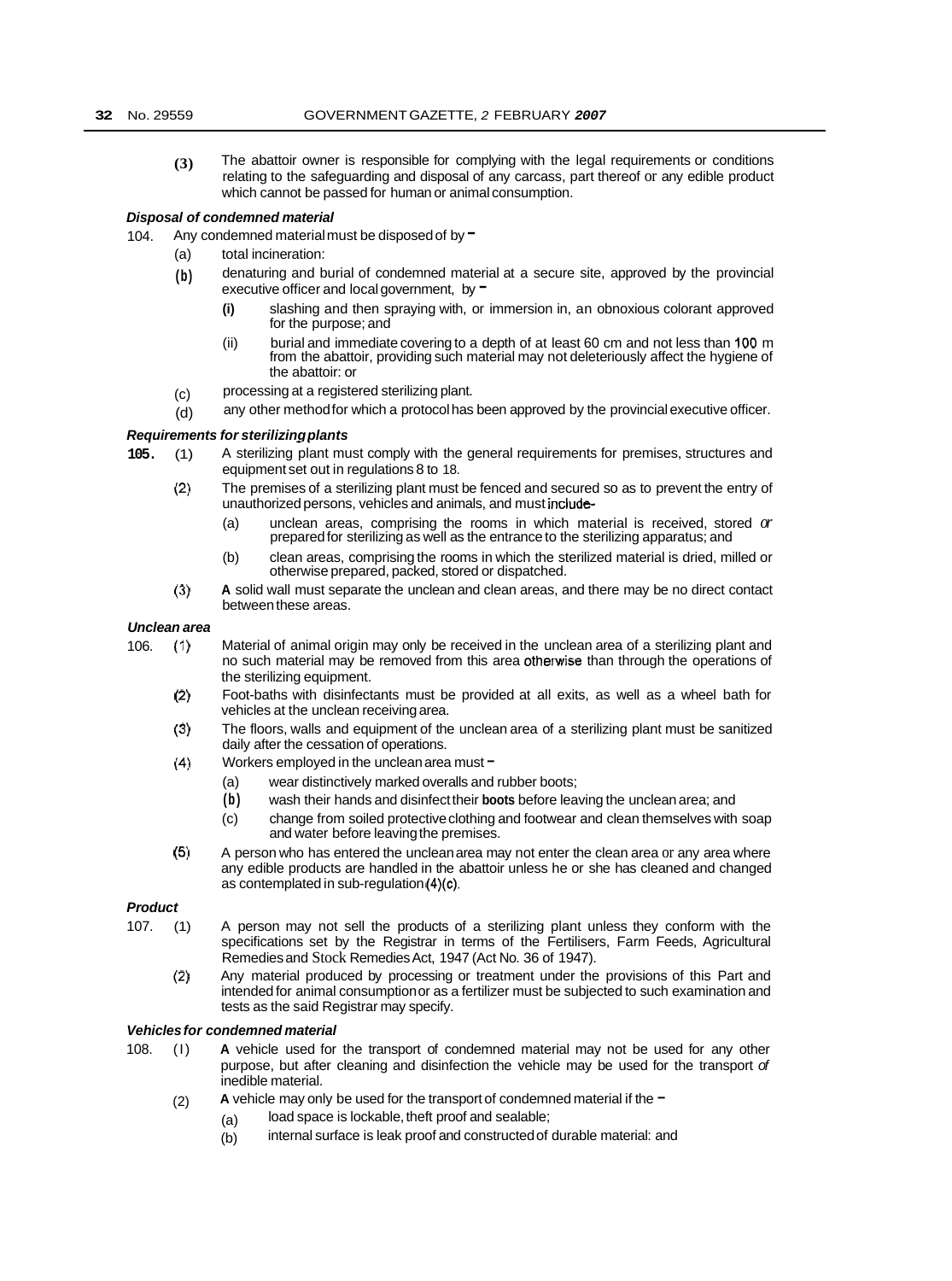- (c) floor is provided at its lowest point with a drain pipe capable of being securely closed by a screw valve.
- (3) The load space of a vehicle used for transporting material to a sterilizing plant must be cleaned and disinfected to the satisfaction of a registered inspector at the end of each delivery, at a place specially constructed for the purpose.

*Specimens* 

- 109. (1) The registered inspector may authorise, in writing, the removal of specimens of condemned material and animal parasites from an abattoir for research and teaching purposes, and must state in the authorisation -
	- (a) the name of the organisation or individual conducting the research, or making the collection;
	- (b) the name of the abattoir of origin;
	- (c) the kind and amount of material removed:
	- (d) the purpose of collection; and
	- (e) how the material must be disposed of after the intended use, where applicable.
	- (2) The approval of the owner of the plant is required for the arrangements for the collection of specimens.

#### **PART IX**

#### **EXPORT REGULATIONS**

 $[Section 14(1)(d)][Section 22(1)(h)]$ 

#### *Exportation of meat*

- 110. (1) Meat may only be exported from abattoirs or plants that are graded as high throughput and are registered as export establishments.
	- (2) The owner who wants to export meat must apply for the registration of his or her abattoir or plant as an export establishment with the national executive officer.
	- (3) Meat intended for export must be marked according to the requirements of the importing country.
	- **(4)**  The reefer in which meat is to be exported must be sealed at the time of its loading with a seal bearing a unique seal number.

#### **PART X**

#### **IMPORT REGULATIONS**   $[Section 22(1)(h)]$

#### *importation of meat*

111.  $(1)$ 

- (a) The manner in which an application for an import permit must be made by an importer is to complete the official application form obtainable from the national executive officer and to submit it to him or her together with a fee as approved and announced by the Minister in the Government Gazette.
- (b) Any person who knowingly provides false information on an application form for an import permit is guilty of an offence.
- $(2)$ The manner in which imported meat that has been offloaded in the Republic must be stored as contemplated in section 13(6)(d) of the Act is  $-$ 
	- (a) that the imported meat must be stored in such a way as to ensure  $\sim$ 
		- $(i)$  that no contamination, soiling or deterioration thereof in any way may take place; and
		- (ii) such imported meat cannot possibly contaminate other products in the cold store;
	- (b) that security measures must be in place to prevent any part of the consignment being removed before final release thereof: and
	- (c) that all documentation relevant to a consignment must be held by the owner of the cold store for inspection by the national executive officer.
- $(3)$ The veterinary procedures to be performed while the meat is stored as contemplated in subregulation (2) are to  $-$ 
	- (a) confirm a positive link between the meat and the import permit as well as all other documentation pertaining to the inspection;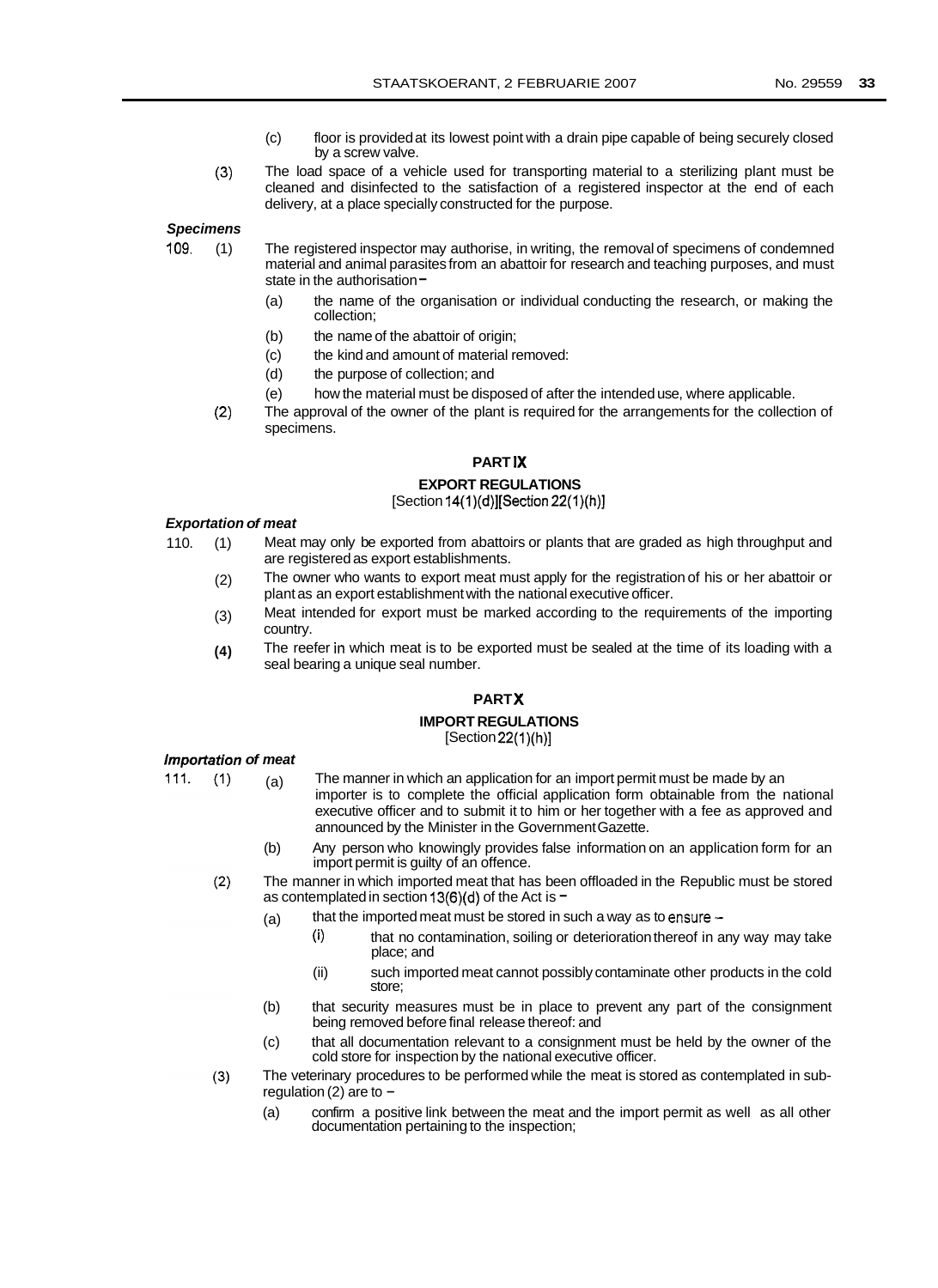- (b) examine the maintenance of the temperature of the meat during transportation;
- (c) confirm that no soiling, contamination or deterioration of the meat in any way took place during transportation prior to storage;
- (d) remove samples for examination;
- (e) examine test results pertaining to samples taken from the consignment;
- (f) confirm that all other conditions stated on the import permit have been complied with; and
- (9) conduct any other action necessary to ensure that the meat is safe and suitable for human consumption and poses no threat of transmitting a contagious animal disease.

#### **PART XI**

#### **SLAUGHTER OF OSTRICHES FOR OWN CONSUMPTION AND FOR RELIGIOUS AND CULTURAL PURPOSES**   $[Section 22(1)(c)][Section 7(a),(b)]$

#### *Slaughter of ostriches, not in an abattoir, for own consumption*

- 112. (1) A person may not in a 14 day period, for own consumption, slaughter more than two ostriches.
	- (2) A person may only slaughter birds contemplated in sub-regulation (1), on land of which he or she =
		- (a) is the legally registered owner;
		- (b) is the lawful tenant or occupier; or
		- (c) otherwise has the right of control, management or use.
	- Any other legal provisions regulating the keeping and slaughtering of birds on land referred to under sub-regulation (2), must be complied with in addition to the provisions of the Act and these Regulations. **(3)**
	- Only healthy birds may be slaughtered. (4)
	- The parts of birds slaughtered that are not utilised, must be regarded as condemned material and disposed of in accordance with applicable prescripts of Part Vlll of these regulations or according to health requirements of the relevant local authority. *(5)*

#### *Slaughter of ostriches, not in an abattoir, for religious purposes of the Muslim faith*

- 113.  $(1)$ The slaughter of birds for purposes of the Muslim faith may only be performed by a person -
	- (a) authorized thereto, in writing, by Islamic religious authorities; and
	- (b) who has the necessary knowledge, physical ability and equipment to execute the bleeding incision in a humane manner.
	- $(2)$ A person contemplated in sub-regulation (1) must-
		- (a) obtain prior written permission thereto from the local authority of the area where such a slaughtering will take place;
		- (b) obtain written permission thereto from the owner of the land where such slaughtering will take place; and
		- (c) ensure that only healthy birds are slaughtered.
	- The parts of birds slaughtered that are not utilised, must be regarded as condemned material  $(3)$ and disposed of in accordance with applicable prescripts of Part Vlll of these regulations or according to health requirements of the relevant local authority.
	- Meat obtained from a bird slaughtered under this regulation may only be distributed as  $(4)$ prescribed by Islamic Law.
	- $(5)$ Any other legal provisions regulating the keeping and slaughtering of birds on land mentioned in sub-regulation (2)(b) must be complied with in addition to the provisions of the Act and these Regulations.